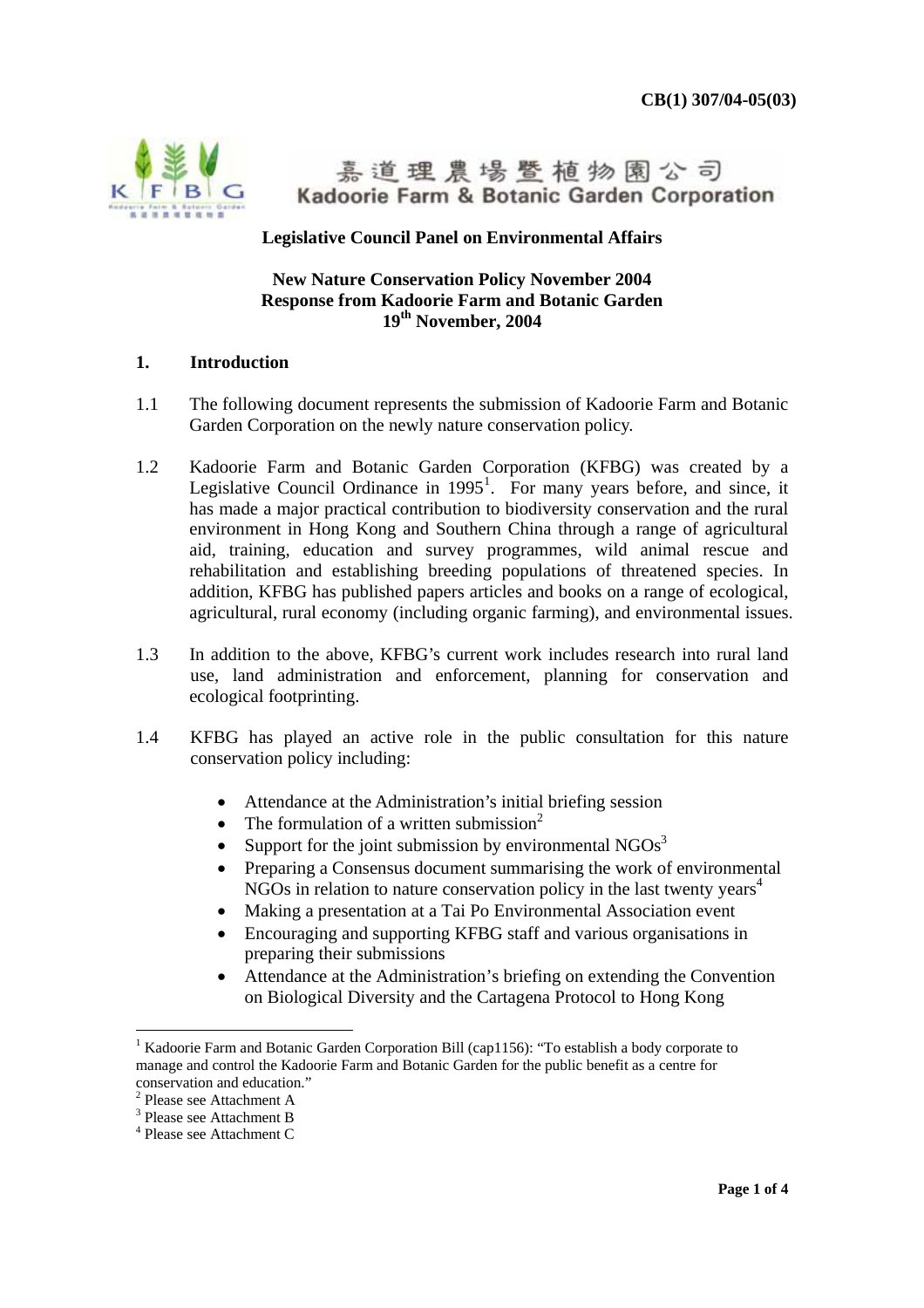#### **2 The Policy Formulation Process**

- 2.1 As Albert Lai, Chairman of Conservancy Association recently pointed out, consultation should be a core competence of the Administration, particularly during the policy-making process. It is clear that the approach and transparency differs markedly from one government body to another. It is regrettable that the recent public consultation on the nature conservation policy is an example of outdated and unsatisfactory consultation.
- 2.2 Given Hong Kong's claim of being a world class city, we regret that the Administration has chosen not to implement the consultation and formulation procedures laid out in the Convention on Biological Diversity<sup>5</sup> (CBD), which is recognized as the international standard for the review and development of biodiversity conservation policies.
- 2.3 Instead the Administration has adopted a policy formulation and consultation process that was secretive, non-participative, provided little opportunity for dialogue and has taken little account of the comments of the public <sup>6</sup>.
- 2.4 However, we welcome the formation of expert groups to discuss the scoring system and taxa groups as creating an environment to foster greater exchange of information between the Administration and experts in those specific fields.
- 2.5 We regret that such a consultative approach was not adopted for the drafting of a broader framework for nature conservation<sup>7</sup>.

 $<sup>5</sup>$  While KFBG welcomes the proposed extension of the Convention to Hong Kong, we remain mystified as</sup> to why Conventions guidelines for implementation have been ignored in the current study

 $6$  Please refer Chapter 7 (pages 10 -12) to the KFBG submission in Attachment A

<sup>&</sup>lt;sup>7</sup> We commend in particular the greater breadth and depth of dialogue generated by the "pilot area" consultations of the Council for Sustainable Development's "Making Choices for our Future" July 2004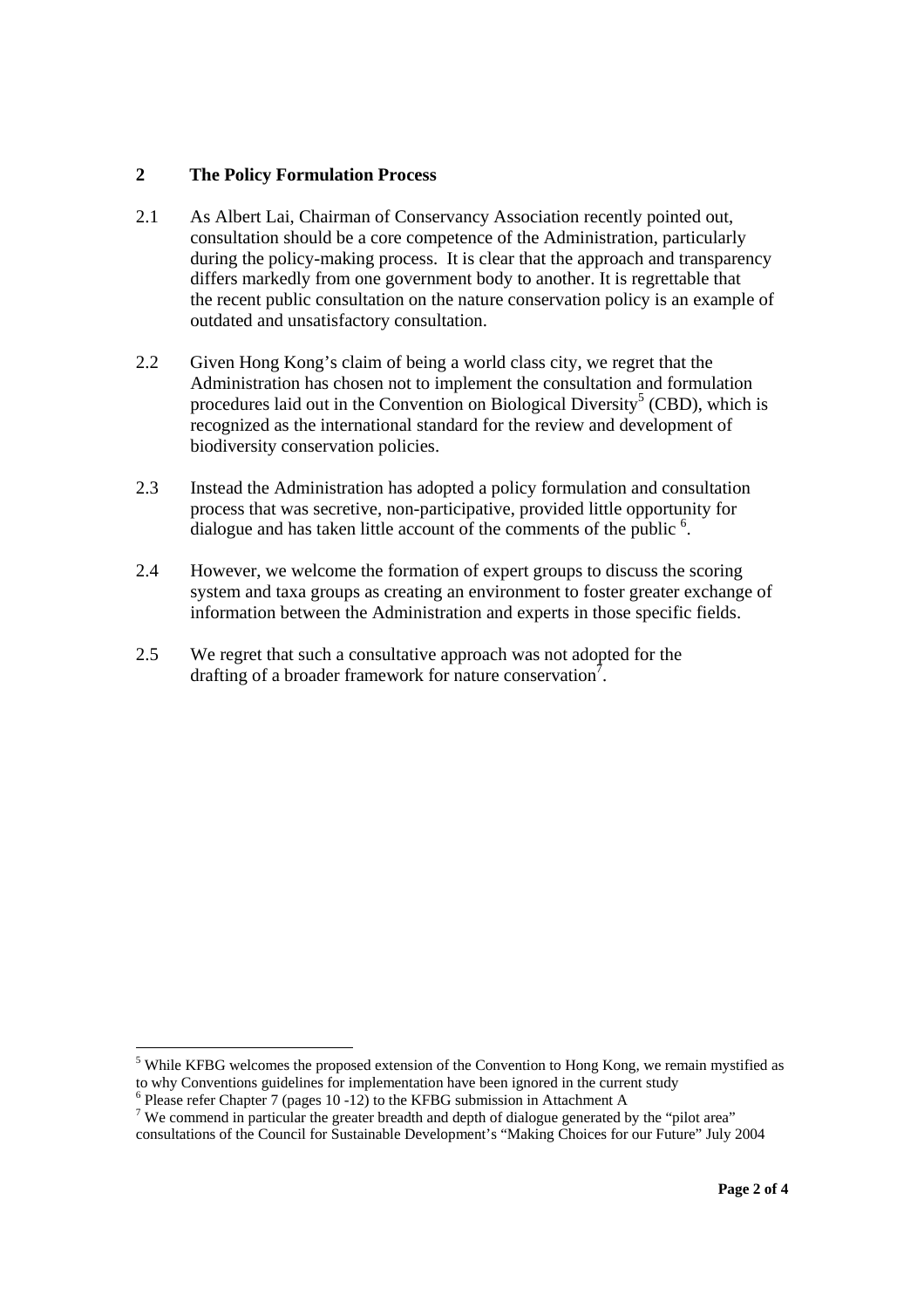### **3 The New Policy**

- 3.1 KFBG welcomes the beginning of the process of introducing a Conservation policy for Hong Kong.
- 3.2 Given Hong Kong's aspiration to be Asia's World City<sup>8</sup>, KFBG expected the Administration would seek to adopt global best practices to formulate a new nature conservation policy for Hong Kong. As a result we believed the Administration would implement the CBD, which sets the global standard for nature conservation policy development.
- 3.3 KFBG notes, with regret, that this is not the case. Instead the new policy statement focuses almost entirely on the issue of sites of high ecological value that are located on private land.

### 3.4 In this respect we **recognize**:

- a. The important role played by the Country Parks in securing land against other forms of development
- b. The importance of resolving the issue of sites of high ecological value on private land
- c. The incremental improvement in technical proficiency in ecology and biodiversity within the Administration
- d. The value of greater multi-sectoral involvement through Private Public Partnerships (PPP) and management agreements

#### 3.5 We **welcome**:

- a. The opportunity for non-in-situ development options within the PPP proposal and applaud their inclusion.
- b. Further exploration of the role of an independent Conservation Trust to hold and manage land of high ecological value.

### 3.6 We **regret:**

 $\overline{a}$ 

- No attempt has been made to articulate a holistic policy providing clear crosssectoral guidelines to the Administration and the community on biodiversity conservation as proposed in the Rio Declaration and Chapter 6b of the CBD.
- A clear objective of "no net loss of biodiversity at a habitat species and genetic level" has not been included.
- The Administration has offered no additional funding to support the new policy, although it has "allocated" up to HK\$5 million from the Environment Conservation Fund – money already set aside for conservation! This provides a sad insight into the true level of commitment of the Administration to Biodiversity Conservation

<sup>8</sup> Chief Executive's Policy Address 1999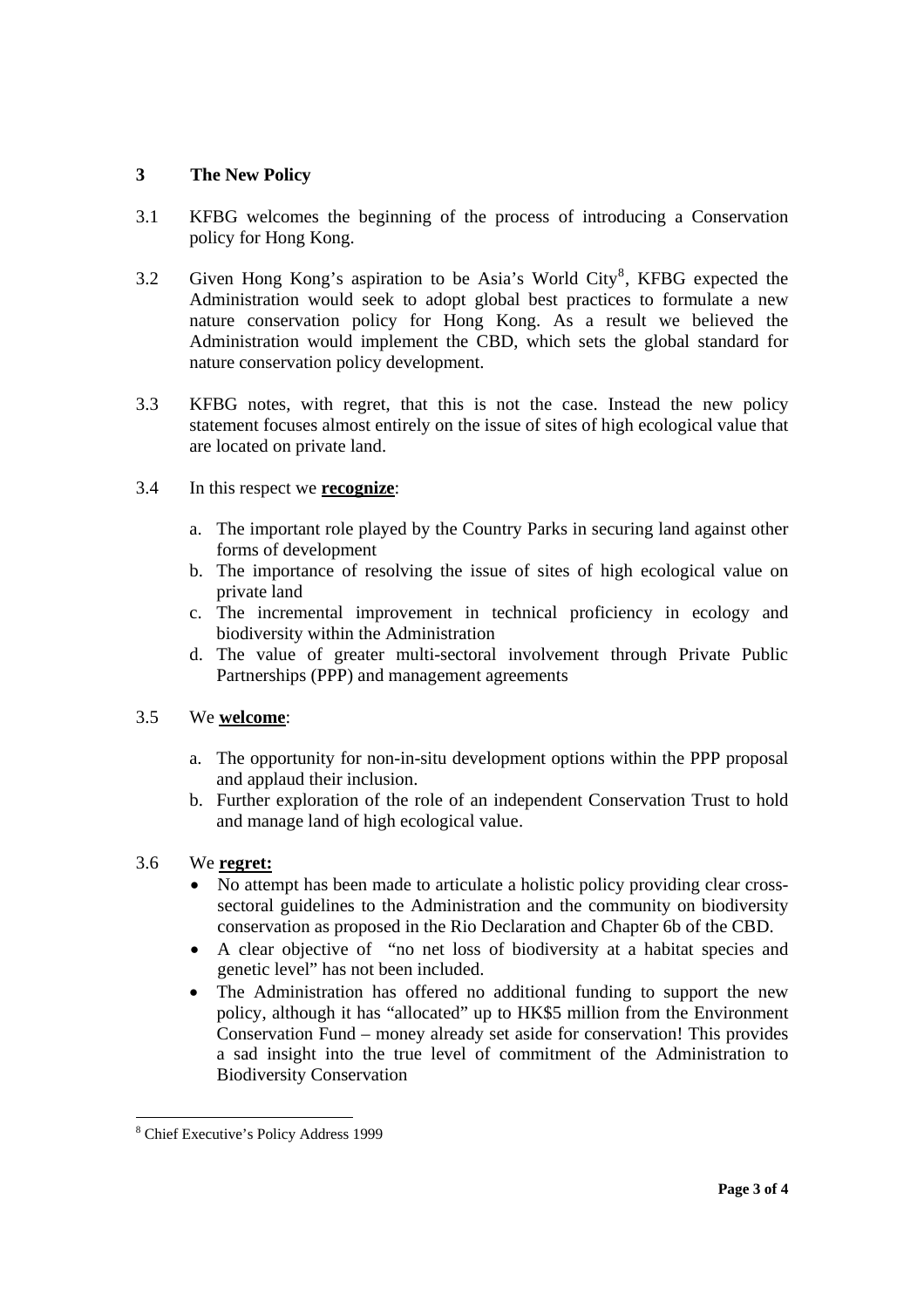- The acknowledgement implicit in the new policy that since the Administration is not willing to offer financial support for nature conservation, the private sector must do so. This has serious implications for the security and integrity of several ecologically sensitive sites
- No action plan or strategic plan has been formulated which outline the implementation of the statements made in the policy objectives
- Many elements that might reasonably be expected to appear in a nature conservation policy have been ignored<sup>9</sup>
- The unwillingness of the Administration to consider proposals and methods widely adopted in other countries.
- There is no attempt to consider Nature conservation in its context of the Hong Kong countryside, where it interfaces directly with agriculture, recreation, landscape, and open space in addition to increasing pressure from legitimate, unauthorised and illegal developments.

### 3.7 We **look forward to**

- Further consultation and dialogue on the establishment of a Conservation Trust to hold and manage sites of high ecological value
- Implementation of non in-situ land exchange. **In particular we would welcome the opportunity to discuss a model for securing privately held land of high ecological value**
- Reviewing and participating in the Administration's plans for strengthening enforcement and protection of sites, habitats, species, populations and ecosystems of high ecological value
- Participating in a re-evaluation of the Administration's financial commitment to biodiversity conservation

 9 Please see Attachment B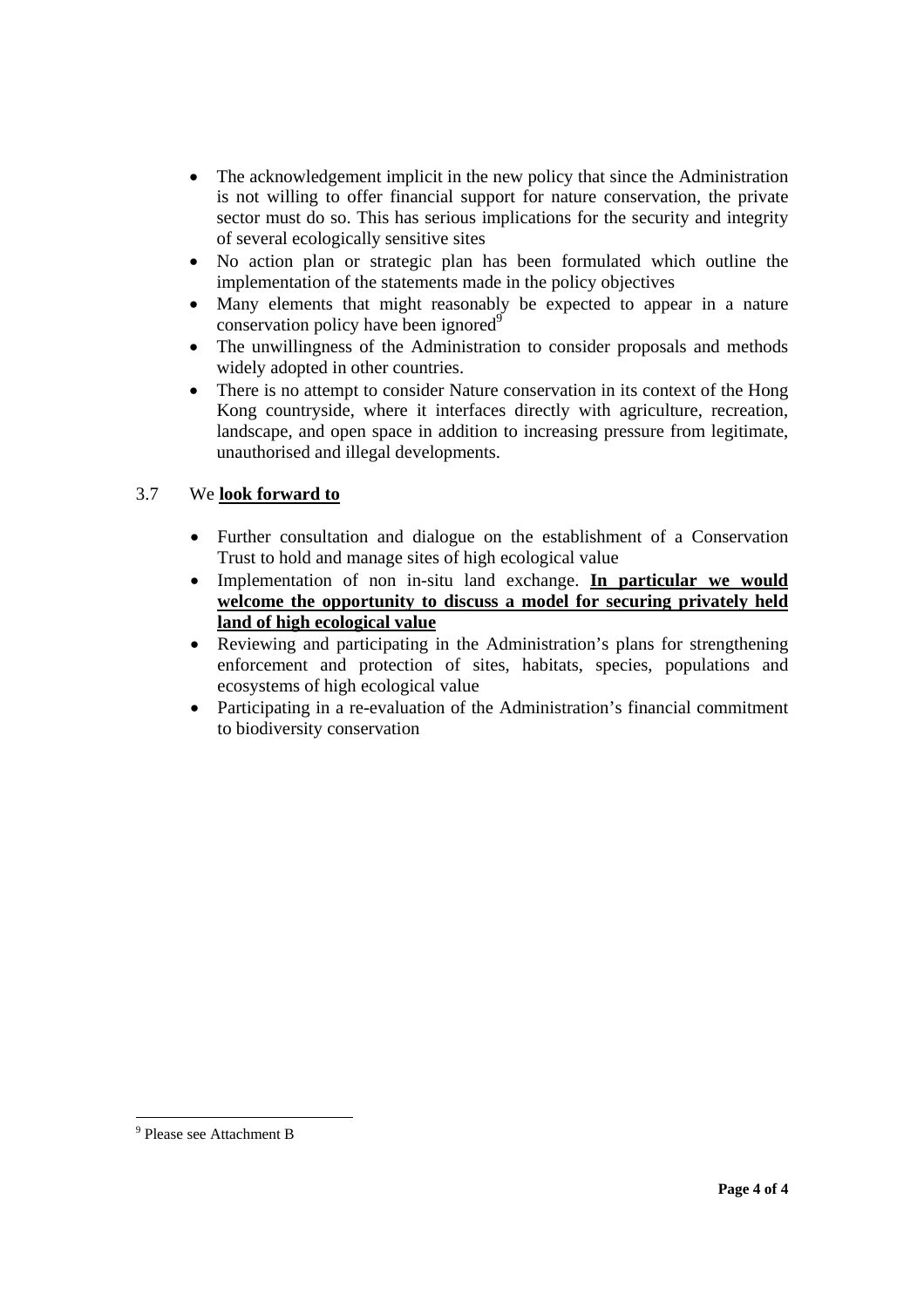**Attachment A** 



# **NATURE OUTLOOK: REVIEW OF CONSERVATION POLICY**

## **Submission of Kadoorie Farm and Botanic Garden Corporation**

### **1. Introduction**

- 1.1 The following document represents the submission of Kadoorie Farm and Botanic Garden Corporation in the public consultation exercise for the HKSAR Administration's 2003 Conservation Policy Review.
- 1.2 A Legislative Council Ordinance created Kadoorie Farm and Botanic Garden Corporation (KFBG) in  $1995<sup>1</sup>$ . For many years before, and since then, it has made a major practical contribution to biodiversity conservation and the rural environment in Hong Kong and South China through a range of training education and survey programmes, wild animal rescue and rehabilitation and establishing breeding populations of threatened species. In addition, KFBG has published papers articles and books on a wide range of ecological, agricultural and environmental issues.
- 1.3 KFBG's current staff includes eminent experts in several species groups including bats, moths, herpetofauna, freshwater fish, orchids and other plants. The expertise of several staff members is reflected in their membership of international species specialist groups. Others hold wide experience in global conservation bodies and national biodiversity planning.
- 1.4 KFBG has played an active role in the current consultation, including the following events:
	- First briefing meeting for NGOs chaired by Rita Lau, Environment, Transport and Works Bureau (ETWB)
	- Numerous "informal" sessions with representatives from AFCD and ETWB.
	- Our proposal to organise a workshop to explore cross-sectoral implications of conservation was rejected by ETWB on the grounds that this had already been done internally.

<sup>&</sup>lt;sup>1</sup> Kadoorie Farm and Botanic Garden Corporation Bill (cap1156): "To establish a body corporate to manage and control the Kadoorie Farm and Botanic Garden for the public benefit as a centre for conservation and education."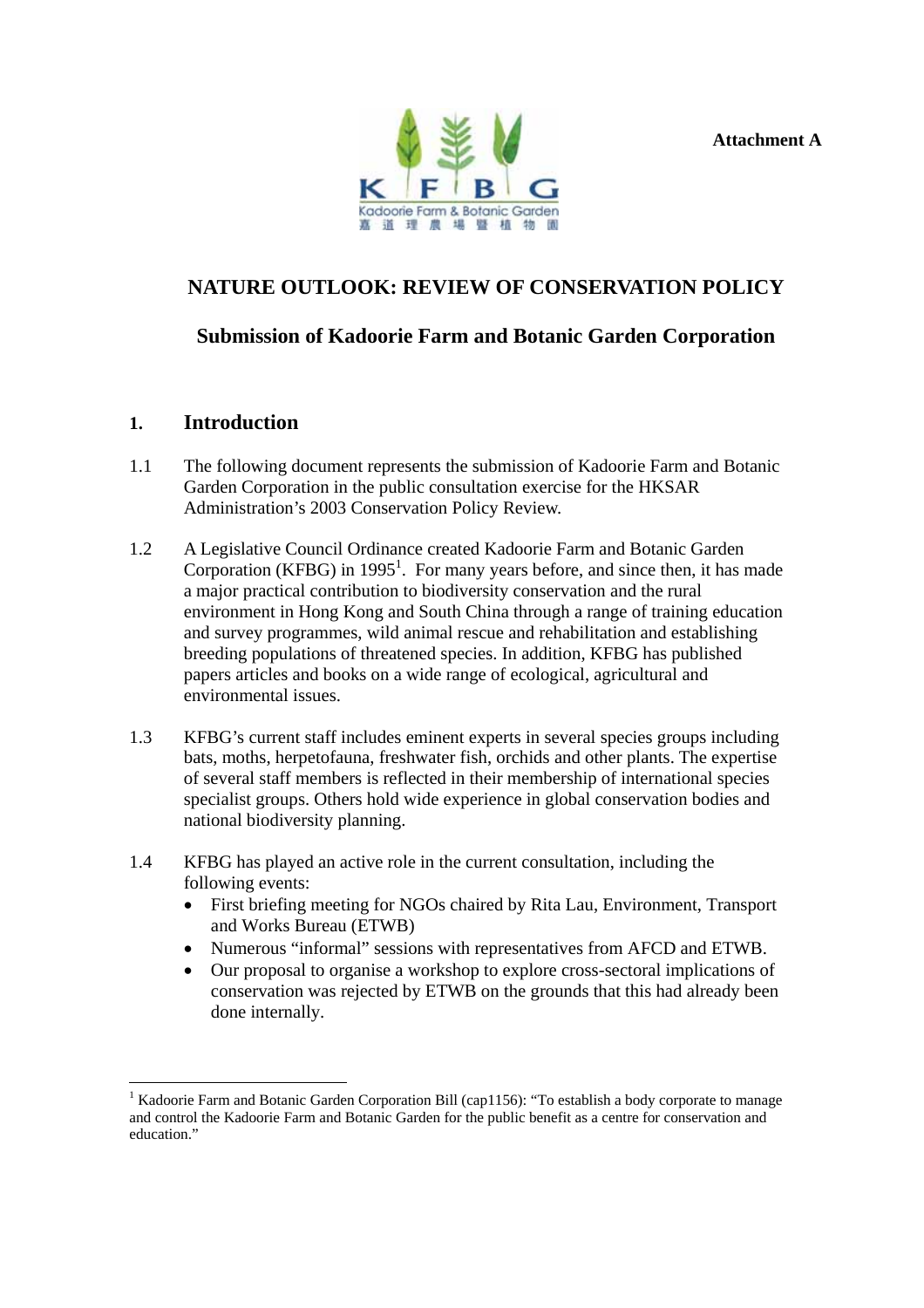• Presentation on aspects of the current conservation policy consultation at a workshop hosted by Tai Po Environmental Association on 11<sup>th</sup> October, 2003

# **1.5 The Review**

The nature conservation policy review is the first attempt by the Administration to evolve a conservation policy for Hong Kong through public participation. The introduction of a comprehensive conservation policy would represent a major opportunity to improve Hong Kong's overall sustainability and to realise the Chief Executive's vision of Hong Kong as "Asia's World City<sup>2</sup>". In this spirit, we offer the following comments on the conservation policy review.

1.6 Overall, we are surprised that the scope of the consultation is so limited, and that a number of key considerations appear to have been entirely omitted. Furthermore, we believe that these omissions leave Hong Kong some way short of international standards and best practices, in particular the Convention on Biological Diversity, the UN Millennium Goals (Goal 7) and the Johannesburg Declaration on Sustainable Development, and these omissions must be addressed as a matter of urgency.

# 2. **The Significance of Nature Conservation for Hong Kong's Sustainable Development**

- 2.1 As noted above, the Administration has made explicit statements about the importance of conservation of our ecological and environmental assets. We agree that conservation carries enormous value for Hong Kong as the city in which we all live and work. Key elements include:
	- i. The conservation of our coastlines, uplands and forests provides a verdant support system to the life of our city and immediate access to the countryside unrivalled by Beijing, Shanghai, Tokyo or Singapore;
	- ii. Hong Kong's natural assets, in particular the deep-water port, represent the longest-serving sources of our competitive advantage – and Victoria Harbour is our most recognized tourist attraction;
	- iii. Our zoogeographical position and the diversity of habitats have given us a high proportion of China's biodiversity in relation to our size.
	- iv. The country park and protected areas network are vital in absorption of pollutants; securing space for recreation and relaxation, water catchments, contributing to the physical and mental health of our densely populated high-pressure lifestyle.
	- v. The countryside as a whole provides a diverse range of habitats for wildlife and acts as a buffer against disease and infection
	- vi. Our biodiversity is a pool of untapped resources for our nascent biotechnology industry.

 $\overline{a}$ <sup>2</sup> Chief Executive's Policy Address (1999)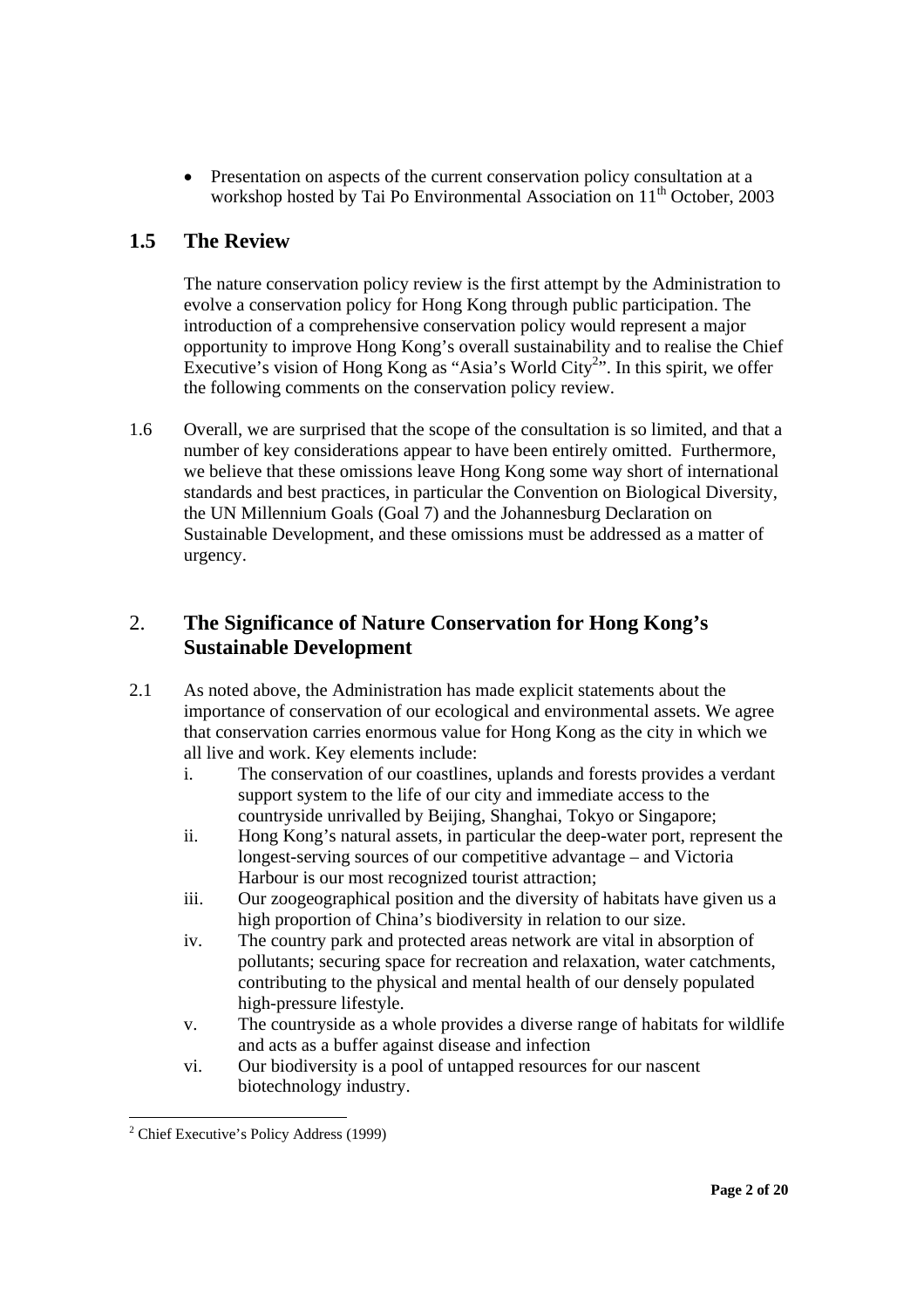- vii. The cultural heritage and socio-economic benefits of the farming and fishing industries
- 2.2 The principles of sustainable development<sup>3</sup> is gaining increasing support from government, the private sector, NGOs and community leaders worldwide<sup>4,5,6,7,8,9,10</sup>. These principles, which are enshrined in international treaties, declarations and national commitments, accord a greater value to ecological conservation and environmental protection $11$ . Latterly the financial sector has begun to acknowledge the positive financial value of socially and environmentally responsible corporations; they consistently show higher stock prices than the markets they are traded in. Furthermore, a dominant majority of banks offering private project finance including HSBC and Standard Chartered have signed up to the Equator Principles<sup>12</sup>, which ties access to capital to the same sustainability principles.
- 2.3 Sadly this is not the case in Hong Kong. Ecological and environmental concerns are continually subjugated to economic development – a mindset that must change if Hong Kong is to be sincere in its espousal of sustainability. The task of establishing a legal, policy, and administrative framework for nature conservation as an equal partner with economic development rests firmly with the Administration.

## **3. Conservation Needs**

- 3.1 Having established the importance of conservation for Hong Kong, the next step must be to determine Hong Kong's conservation needs. This must begin with establishing a baseline of our ecological assets. We believe that this needs to be carried out at three levels: ecosystem, species and genetic (consistent with the Convention on Biological Diversity, to which China is a Party).
- 3.2 A great deal of work has been done in this field by a number of academic institutions and environmental NGOs including the Department of Ecology and Biodiversity, of the University of Hong Kong, KFBG, Civic Exchange and the Hong Kong Bird Watching Society and World Wide Fund For Nature (Hong Kong). Some of this work has been commissioned by the Administration, but almost all has relied on expertise outside the public sector.

  $3$  "Sustainable development is that which meets the needs of the present without compromising the ability of future generations to meet their own needs." *World Commission on Environment and Development 1987* <sup>4</sup> <sup>4</sup> Basel Convention on Control of Transboundary Movements of Hazardous Wastes and their Disposal 1989

<sup>5</sup> Agenda 21 UN Earth Summit Rio De Janeiro 1993

<sup>6</sup> Rio Declaration: UN Earth Summit Rio De Janeiro 1993

<sup>&</sup>lt;sup>7</sup> United Nations Framework Convention on Climate Change 1993

<sup>8</sup> UN Conference on Human Settlements 1996

<sup>&</sup>lt;sup>9</sup> United Nations Millennium Goals: Goal 7: Ensure Environmental Sustainability United Nations 2000

 $^{10}$  Johannesburg Declaration on Sustainable Development, United Nations 2002

<sup>&</sup>lt;sup>11</sup> Convention on Biological Diversity 1993

<sup>&</sup>lt;sup>12</sup> Equator Principles: World Bank International Finance Corporation 2003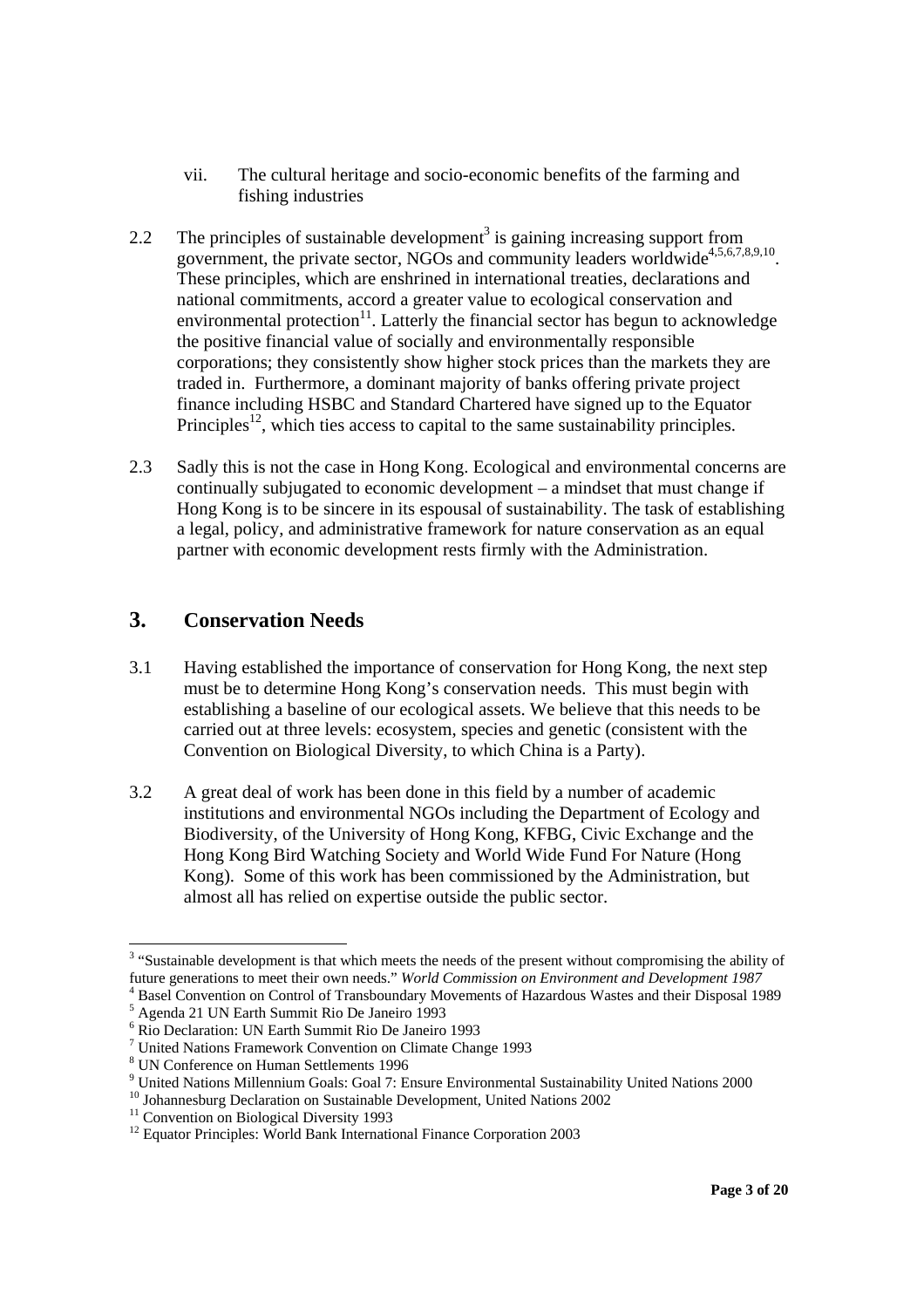- 3.3 Many of Hong Kong's endemic and/or globally threatened species are not protected and no conservation plans have been drawn up for their protection. These include all freshwater fish, most insects, most herpetofauna and a huge range of plants<sup>13</sup>. We believe independent sources and reputable scientific bodies have gathered sufficient baseline information on the well-studied groups $14,15$ .
- 3.4 The shortage of land in Hong Kong, and the favouring of property and infrastructure development over conservation concerns, a substantial proportion of habitats also face grave threats. Some protected habitats are also faced with increasing fragmentation caused by infrastructure and housing developments. Of major significance is the risk of total terrestrial fragmentation of Hong Kong from the rest of China if the Frontier Closed Area is opened for uncontrolled development
- 3.5 As "Asia's World City" enjoying high levels of economic prosperity, our responsibilities (otherwise known as "ecological footprint") stretch beyond the borders of the HKSAR. Hong Kong's global rating for consumption of fossil fuels, turtles, live and dried seafood, paper and forest products is disproportionate to the size of the population.
- 3.6 KFBG's own work in this area confirms that Hong Kong is a major consumer of wild animals, in particular turtles and a hub for the transhipment of rare and endangered animals to wildlife markets in South China<sup>16</sup>. In order to continue to make use of these resources, we must review our consumption patterns and reconsider our responsibilities. Similarly the translocation of Hong Kong's polluting industries to the Pearl River Delta has further aggravated the negative impacts of Hong Kong's economic success.
- 3.7 Hong Kong's conservation needs are constantly changing as new influencing factors come into play. One such new influence is the issue of biosafety and genetically-modified organisms. The Biosafety Protocol of the Convention on Biological Diversity governs the transfer, handling and storage of materials containing genetically modified organisms. This issue is already of concern to the Hong Kong public, and has been the subject of much work into GM labelling by NGOs in recent months.
- 3.8.1 Hong Kong's physical and political proximity to southern China cannot be ignored, particularly when China's protected areas and biodiversity are faced with even greater pressures and lack of resources than Hong Kong's. As a result, it is

<sup>13</sup> **Hong Kong Vascular Plants: Distribution and Status** Corlett *et al*. Memoirs of the Hong Kong Natural History Society No 23. June 2000

<sup>&</sup>lt;sup>14</sup> **Wild Animals to Watch: Terrestrial and Freshwater Fauna of Conservation Concern in Hong Kong Fellowes** *et al.* **Memoirs of the Hong Kong Natural History Society No 25, pp 123 – 161. June 2002** 

<sup>&</sup>lt;sup>15</sup> Conserving Biodiversity in Protected Areas: Recommendations for the expansion of Protected **Areas in Hong Kong**. Jackie Yin Yip. Department of Ecology and Biodiversity, University of Hong Kong. June 2000

<sup>16</sup> **Turtles in Crisis: The Asian Food Markets**. IUCN 2001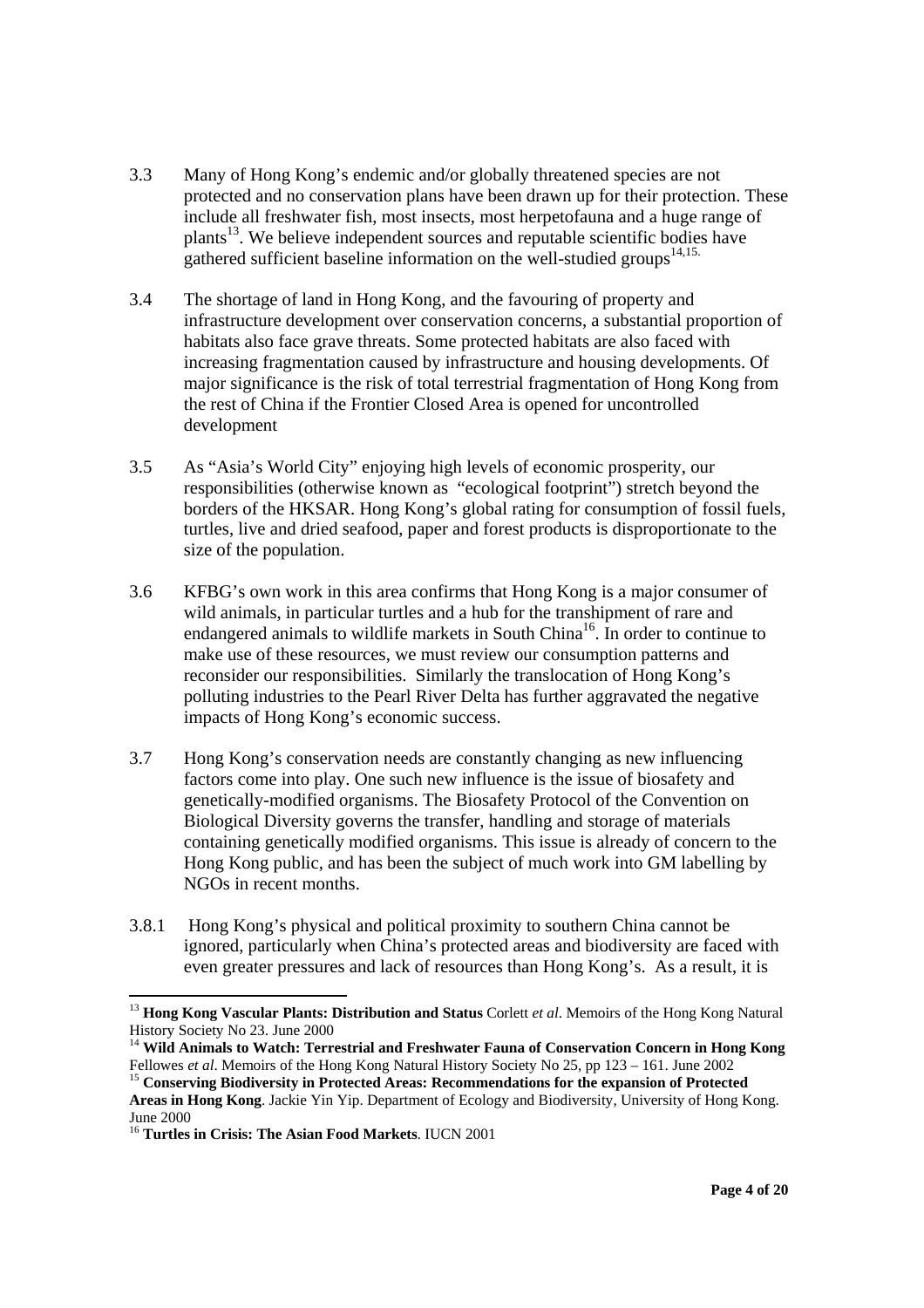essential that the integrity of our existing ecosystems, both inside and outside protected areas is preserved.

- 3.8.2 As a result of surveys carried out throughout South East China, KFBG is uniquely qualified to comment on the severity of threats to biodiversity in this region. Through its long experience and expertise in Hong Kong biodiversity we are also in a position to assert the huge importance of Hong Kong in conserving the biodiversity of the region as a whole.
- 3.8.3 In this context we note with concern the unsustainability of the current suite of land use policies and administrative measures and practices which characterise rural landuse planning in Hong Kong including:
	- Small House Policy.
	- Other Uses (Rural Uses) zoning designation, and
	- The freedom with which the Town Planning Board and Planning Department appears willing to surrender rural land zoned for conservation and agricultural uses for development.
- 3.8.4 We therefore believe that, in addition to identifying and designating ecological hotspots (many of which lie in close proximity to or are surrounded by protected areas), that buffer zones should be established around the boundaries of all country parks and ecological hotspots which limit land uses to those compatible with protecting and enhancing the ecological integrity and inter-connectivity of areas of high ecological value. (Please refer to our proposal in Section 8)
- 3.8.5 In this way Hong Kong can play an effective role in contributing to China's observance of its commitments to the Convention on Biological Diversity, even though the Convention's principles are yet to be adopted or implemented by this Administration.

## **4. Review of the Administration's Existing Policies**

- 4.1 The Review outlines the role the Administration has played in protecting habitats of importance for conserving Hong Kong's biodiversity and natural environment. In particular it profiles:
	- AFCD and the Country Parks
	- Wild Animals Protection Ordinance 1976 (cap 170)
	- Town Planning Board-administered land use zoning system
	- Environmental Impact Assessment Ordinance 1998 (cap 499)(EIAO).
- 4.2 In the absence of a comprehensive policy these ordinances and measures have served as a de-facto framework for conservation, albeit a weak and disjunct one, handled with little in the way of co-ordination by several different departments<sup>17</sup>. However, the Review presents neither a balanced picture of the state of our

 $\overline{a}$  $17$  See Appendix A: Hong Kong Environmental Legislation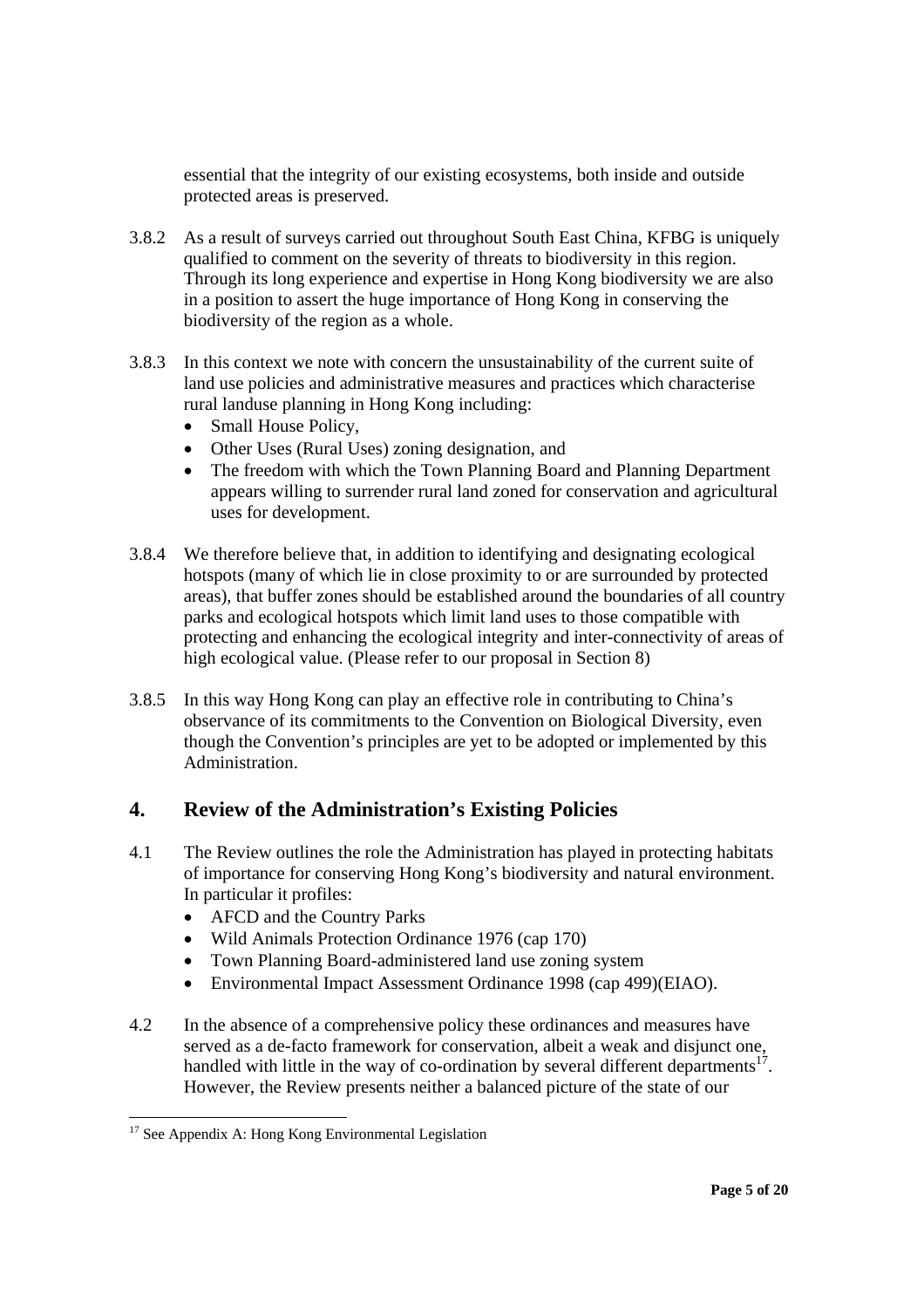biodiversity nor of the effectiveness of current conservation initiatives in dealing with the continuing threats and degradation.

4.3 Furthermore the Review does not touch on the current administrative structure for conservation. Under the current structure the Environment, Transport and Works Bureau hold responsibility at the policy level, but the Agriculture, Fisheries and Conservation Department (which reports to the Economic Services Bureau), is responsible for most of the implementation of conservation actions in Hong Kong. No indication is made of the role of District Councils – the key element of decentralised government in Hong Kong.

### **5. Current Conservation Measures**

### **5.1 AFCD and Country Parks**

Since 1976 Hong Kong has had an extensive network of Country Parks and Special Areas that protect substantial areas of habitat, particularly grassland, shrubland and woodland, covering some 40% of our total land area. Hong Kong has deservedly received much international acclaim for the establishment of a system of protected areas.

- 5.1.1 We recognize that the Country Parks play an important role in protecting our ecological resources, and also serve as an invaluable amenity for recreation and relaxation that contributes significantly to the general health of the community.
- 5.1.2 However, we note that the Country Parks were not established, nor are they managed primarily to conserve or increase Hong Kong's biodiversity. We believe that the Administration has for too long rested on its laurels, hiding a lack of proactive engagement in conservation behind a measure that was agreed upon almost 30 years ago!
- 5.1.3 Conservation is a relatively new element of the portfolio of AFCD and, at the time it was added, few additional resources were added to empower the Department to fulfil this new mandate. With no policy direction and few resources it is hardly surprising that little has been done to proactively conserve and enhance Hong Kong's biodiversity and meet the needs expressed in Section 3.
- 5.1.4 It seems that this review is being conducted on the assumption that implementation will be determined by the present level of resources and expertise in AFCD. Once this is understood it becomes much easier to understand why some of the proposals put forward over the last ten years by environmental NGOs and other stakeholders have been rejected and why the proposals for improvement are so limited.

### 5.2 **Conservation plans for important species**

Conservation plans have been created for some flagship species, but the importance of a range of others, sometimes entire groups, does not appear to have been considered. Under international guidelines (especially IUCN Red List) a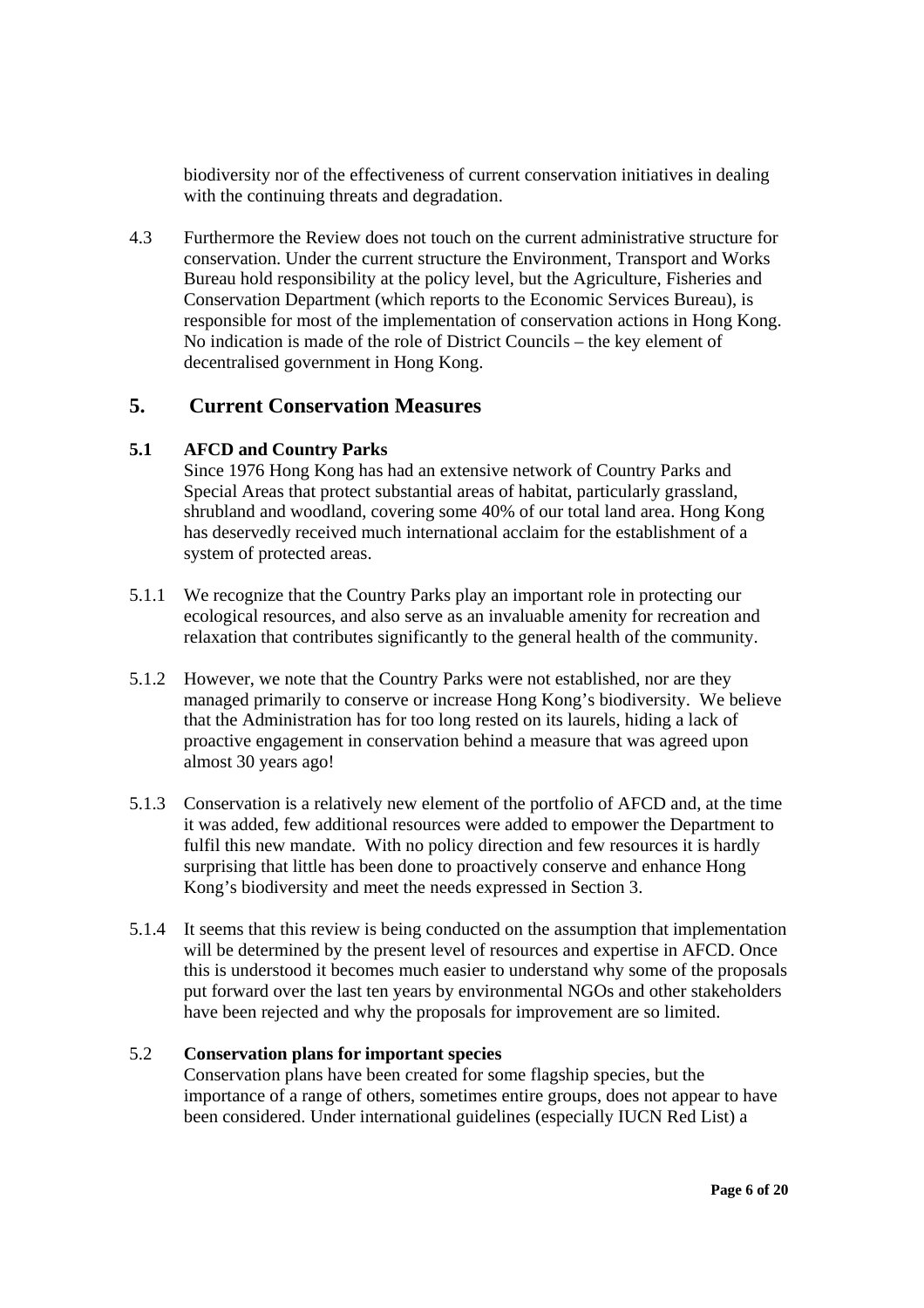number of these qualify for designation as threatened species and for protected status. A protocol for identifying species and drawing up species conservation plans should be included in the Conservation policy

5.3 **Wild Animals Protection Ordinance (Cap 170),** could be a key tool. However, the relative weakness of Cap 170 as a tool for protecting wildlife is an ongoing concern. The current review provides the ideal opportunity for strengthening the enforcement mechanism and investigation and prosecution of unlawful acts. It is unnecessarily biased towards protecting species of commercial value.

### 5.4.1 **EIAO implementation**

Hong Kong's EIA system is in many ways rather successful and has received wide recognition. However, serious problems remain in addressing strategic environmental assessment, cumulative impact, and the shortcomings of onsite mitigation.

- 5.4.2 However, the EIA system is designed for assessing site-specific project level impacts. There is a need within the Review to update the EIAO standards:
	- Strategic environmental assessment
	- Cumulative impacts
	- Regional (cross-border) impacts
	- **Monitoring**

While doing so the Administration may refer to Article 14 of CBD and various decisions endorsed by China and other Parties at various meetings of the Conference of the Parties of CBD.

- 5.4.3 Further problems are caused by:
	- Low standards of ecological consultancy
	- The Administration's contract tendering system, which emphasises financial competitiveness over professional expertise.
	- The lack of independence afforded to consultants in producing EIA reports.
	- Weaknesses in the public consultation process. This is due to limiting public consultation to the end of the process, when great savings and benefits can be derived from consultation at the feasibility and even pre-feasibility stage.
- **5.5** The landuse zoning mechanism plays an important role in conserving sites of ecological importance. However, serious issues remain with certain zoning mechanisms including Conservation Area and  $OU(RU)^{18}$ .

#### **5.6 Legislation not referred to by the Administration**

For unknown reasons the Review has not referred to the body of environmental laws (see Appendix A: Hong Kong Environmental Legislation) relevant to conservation, in particular

 $\overline{a}$ 

<sup>&</sup>lt;sup>18</sup> KFBG Paper "Restoring the Balance" 2003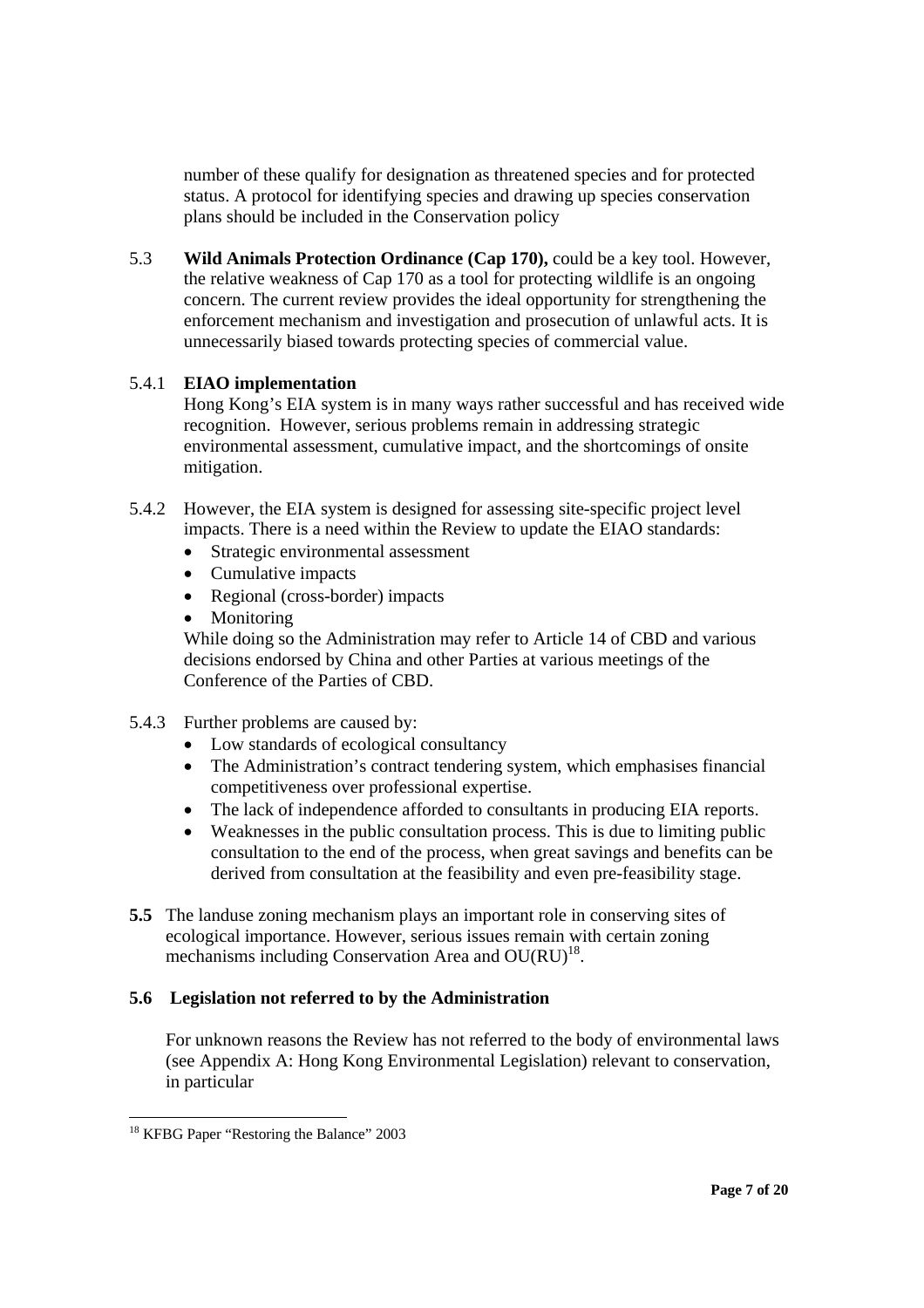- Water Pollution Control Ordinance (Cap. 358)
- Waste Disposal Ordinance (Cap. 354)
- Dumping at Sea Ordinance (Cap. 466)

## **6. The Administration's Improvement Proposals**

It must be clearly stated that under this consultation exercise, the Administration has failed to propose a new conservation policy. It is very much hoped that this consultation exercise is intended to represent the Administration's first attempt to address one of the most important issues for biodiversity conservation in Hong Kong – sites of high ecological value of privately-held land. It is hoped that a comprehensive policy will be the ultimate aim of the Administration.

### **6.1 Scoring system**

It is understood the scoring system is intended to provide an objective determination of the sites of high ecological importance that should be prioritised for conservation action.

 We believe that the proposed scoring system is flawed in terms of the above objectives:

- Several of the criteria are rather subjective. This is likely to lead to more arguments about ecological value, not fewer.
- Disturbance needs to be distinguished from "threat". The existence of an identified threat to a given species or habitat, should suggest a higher priority for action.

Refer to Appendix B for KFBG's proposed alternative scoring system.

#### **6.2. Management agreements with landowners**

This is a mechanism to offer funding and support to NGOs to manage sites of high ecological value on private land in co-operation with landowners.

 However, many uncertainties remain. We submit that these must be addressed before such a measure can be meaningfully considered:

- a. It is not clear what incentive landowners will have to co-operate with NGOs,
- b. The nature or size of funding available is not known,
- c. The capacity and competence of NGOs to successfully manage such habitats
- d. The capacity and competence of AFCD to oversee the work of the partnerships
- e. Eligibility criteria in applying for subvention
- f. No timeframe has been proposed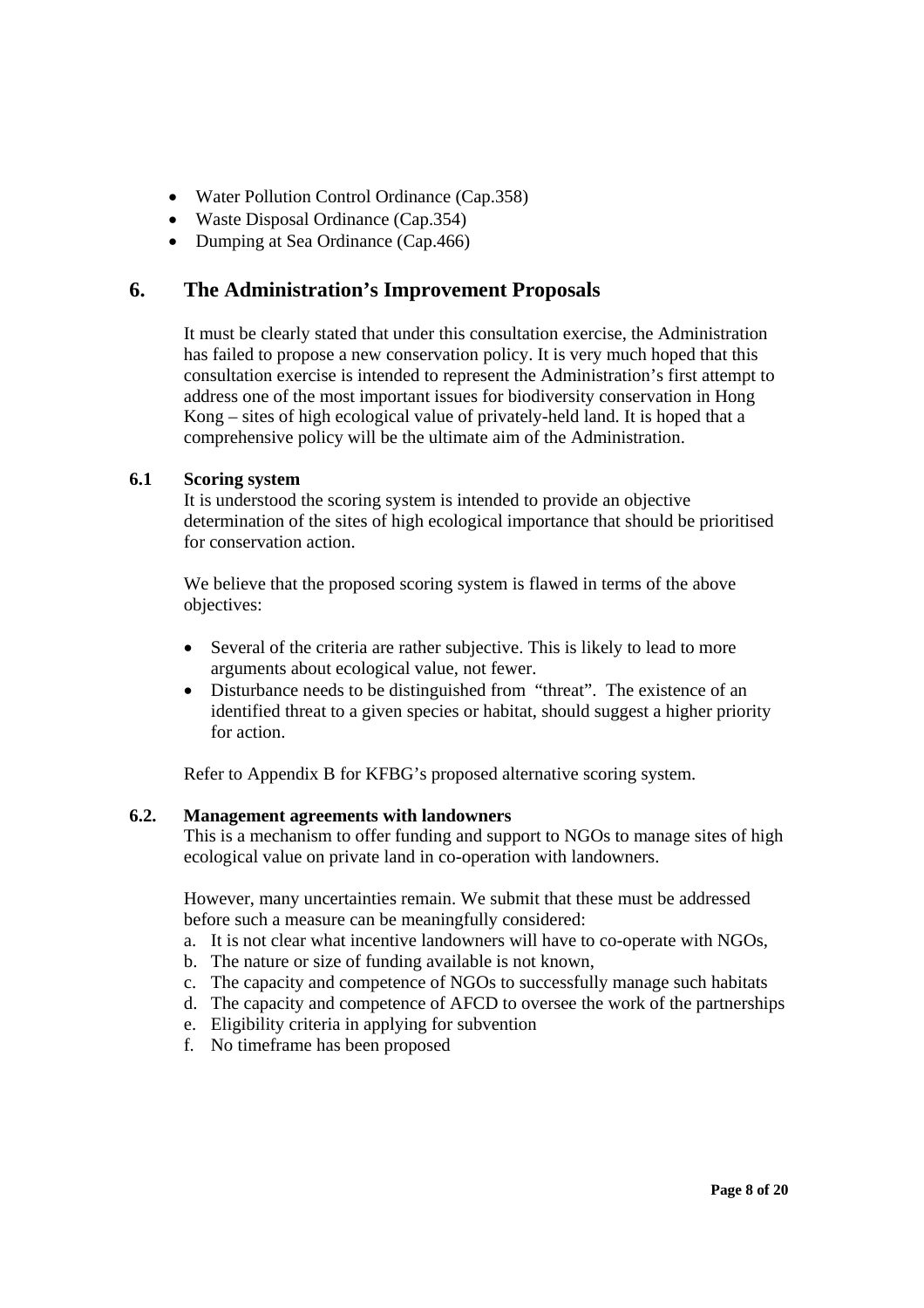#### **6.3. Public-private partnerships**

This proposal endorses the "Fung Lok Wai model" of concentrating the entire plot ratio of a site of high ecological value into a small, less sensitive area of the site and managing the remainder for conservation purposes. It also leaves open the door for non in-situ land exchange (which is welcomed by KFBG).

 While private developers have welcomed this model, it suggests that the only method for securing sites for conservation is where development will occur on at least part of the site, or where conservation will occur only as a means to facilitate private development. In certain sites any development may have serious landscape or ecological impacts. It is hoped that the Administration will consider proposals for how to deal with such sites. This option in not suitable for pristine areas or small hotspots where any development would cause unacceptable impacts.

#### **6.4.1 Options considered impracticable**

The Administration has rejected without public consultation the following options as impractical, because they are considered too complex to implement or too costly:

- Land Resumption
- Land Exchange
- Tightening of Existing Conservation Measures
- Off-site mitigation
- Transfer of Development Rights
- 6.4.2 Some of the above measures have been successfully adopted in developed countries. Further, many of the leading environmental groups and professional bodies in Hong Kong have called for adaptation of these measures to suit Hong Kong's conservation needs<sup>1920</sup>. By rejecting the above options the Administration has closed the doors for innovative and creative solutions, which could enrich the consultation process.
- 6.4.3 It is our understanding that one of the goals of the Review is to find new ways for conservation of biodiversity on privately-held lands. The uniqueness of each site suggests that site-by-site solutions must be found. By rejecting the above options the Administration has unknowingly surrendered several policy instruments which have already been proven effective in Hong  $Kong<sup>21</sup>$  and other jurisdictions.

 <sup>19</sup> KFBG Paper "Restoring the Balance" 2002

<sup>&</sup>lt;sup>20</sup> Consensus Paper: Main Points for Hong Kong Conservation Policy based on common issues raised by green groups over last 20 years. KFBG 2003<br><sup>21</sup> The M<sub>1</sub> is a property of the state 20 years. KFBG 2003

The Marine Parks Ordinance (cap476) Section 16 (resumption of land)

<sup>(1)</sup> Where the Chief Executive in Council decides that the resumption of any land is required for the purpose of any marine park or marine reserve, the Chief Executive may order the resumption thereof in accordance with the provisions of the Lands Resumption Ordinance (Cap 124). (Amended 34 of 2000 s. 3)

<sup>(2)</sup> A resumption in pursuance of an order under subsection (1) shall be deemed to be a resumption for a public purpose within the meaning of the Lands Resumption Ordinance (Cap 124).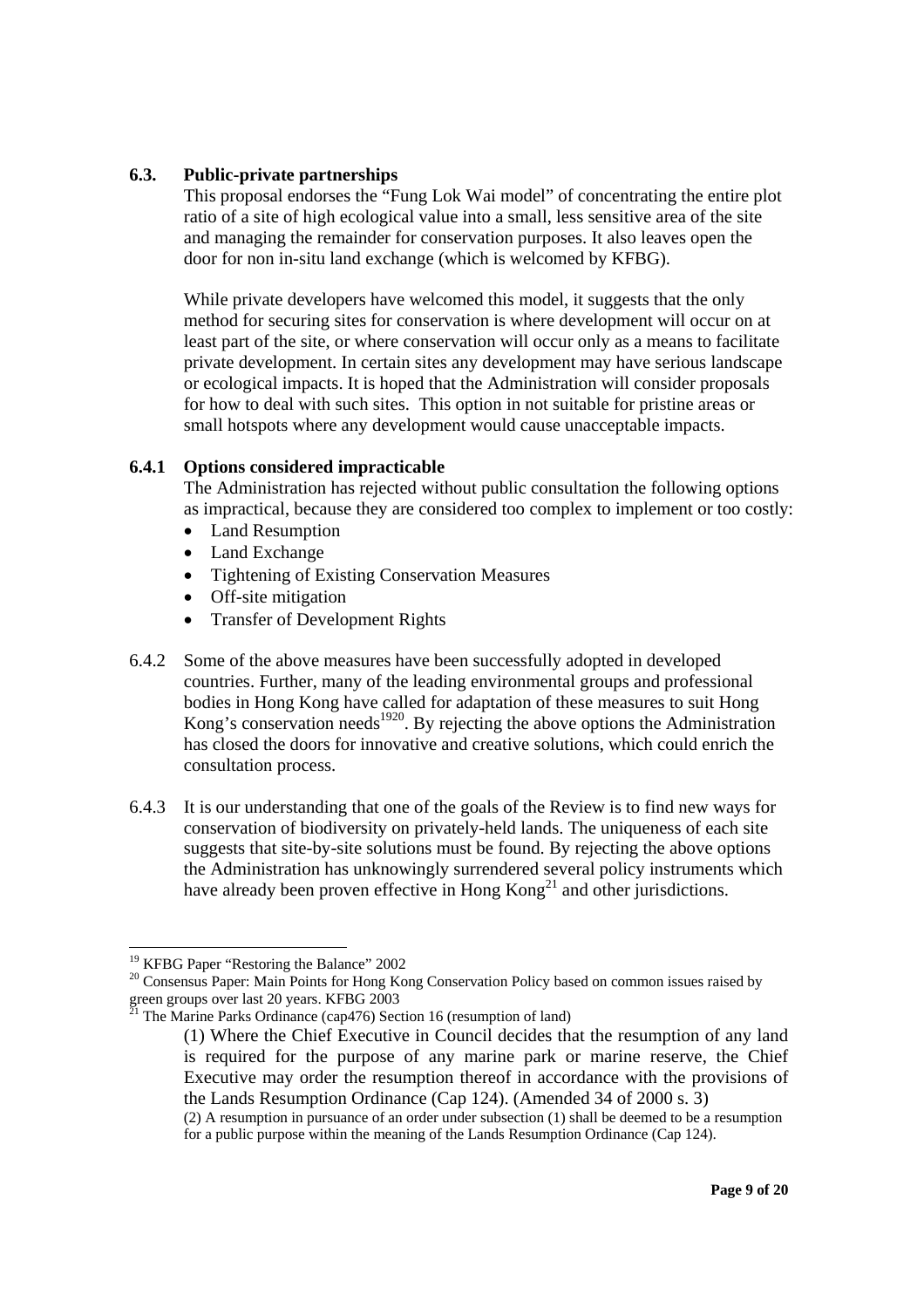# **7. Improving the Conservation Policy Review**

- 7.1.1 KFBG believes that both the Administration and Hong Kong would benefit by revisiting the methodology for the nature conservation policy review. We believe that the principles and accumulated learnings of the Convention on Biological Diversity (CBD) propose a widely-adopted methodology for planning and implementing a national biodiversity conservation policy.
- 7.1.2 A great deal of global experience has been accumulated all over the world in planning and implementing biodiversity conservation policies<sup>22</sup>. Based on our understanding of the best practices in this field we suggest that Hong Kong adopts the following six step sequence  $^{23}$ :

### **Step One: Assessment of Current Nature Conservation Policy:**

The assessment should be carried out at the following levels:

- Hong Kong Government's 1993 Conservation Policy, taking full cognizance of the Chief Executive 1999 Policy address.
- Effectiveness and harmonisation of legislation, including the following:
	- a. Wild Animals Protection Ordinance
	- b. Environmental Impact Assessment Ordinance (inc. consultation protocol)
	- c. Country and Marine Parks Ordinance
	- d. Town Planning Ordinance (including consultation protocol)
	- e. Small House Policy
	- f. Land Resumption Ordinance
- China's conservation policies, promulgated legislation to the extent it is relevant to Hong Kong<sup>24</sup>.
- Against Hong Kong's obligations under regional and international treaties to which it or China is Party, in particular
	- Convention on Biological Diversity (1993)
	- Convention on the conservation of migratory species of wild animals (Bonn Convention) (1982)
	- Convention on International Trade in Endangered Species (1976)
	- Ramsar Convention on Wetlands of International Importance especially as Waterfowl Habitat (1971)

#### **Step Two: Reshaping conservation policy**

l

 $22$  Information on conservation policies in other countries is widely available, particularly on the Internet. (the Administration is referred in particular to that of New Zealand, a planned implemented and mature Conservation Policy, which demonstrates how conservation can be fully integrated into national policy planning; see Appendix C)

<sup>23</sup> China Biodiversity Conservation Action Plan 1994

<sup>&</sup>lt;sup>24</sup> For a list of major relevant laws, measures and regulations for conserving biodiversity in China refer to Biodiversity Planning in Asia, IUCN 2003 Page 344.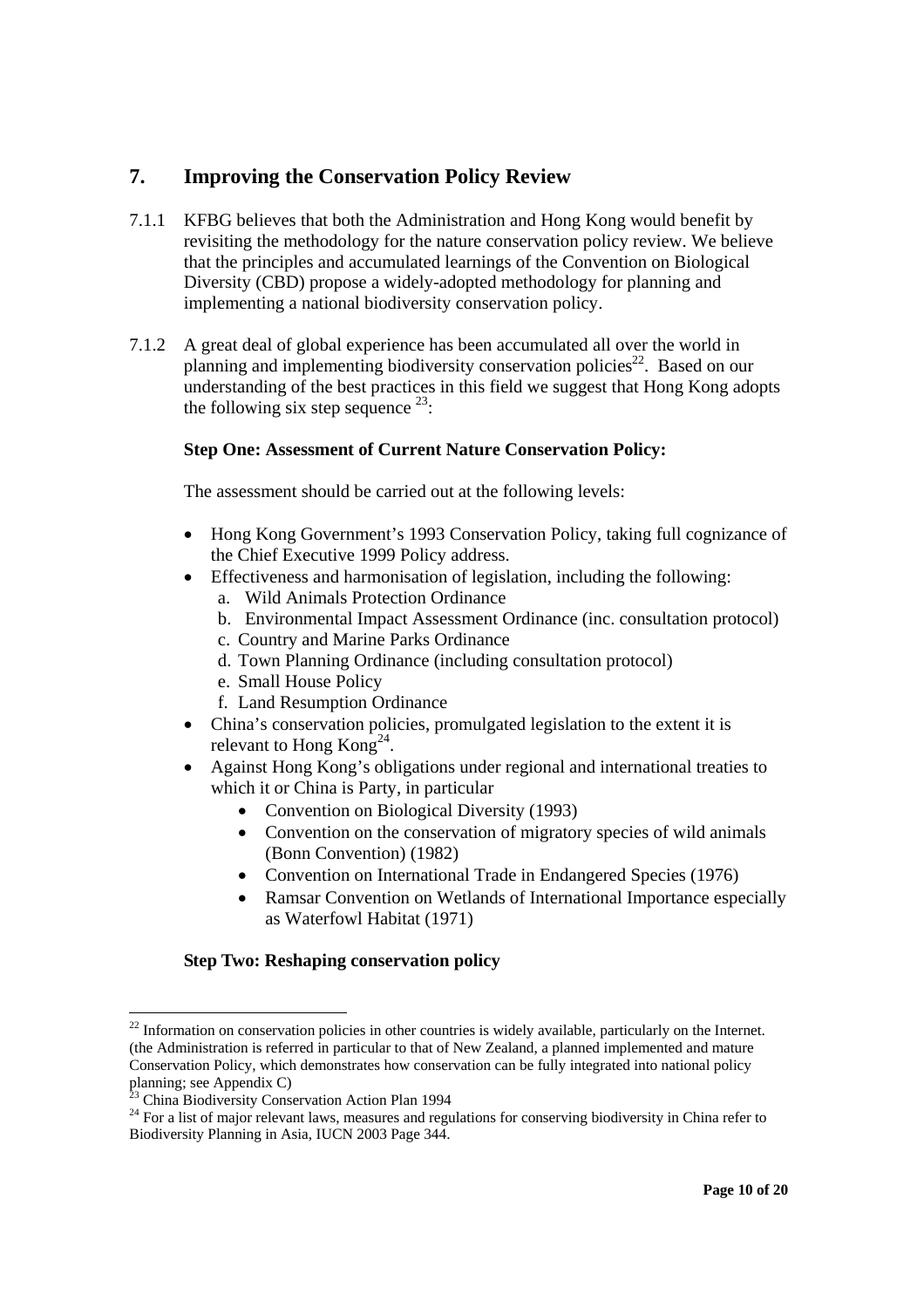Since conservation is multi-sectoral and people driven it is essential to reach consensus. A vision statement is the key tool in setting the focus and key agenda for the policy. The statement should encompass all sectors of Hong Kong society and address Hong Kong's global responsibilities. We propose "No net loss of biodiversity at a ecosystem, species and genetic level" as a minimum standard.

- Publish for public consultation recommendations for filling identified gaps
- Conduct and publish minutes of public forums and focus group consultations to propose solutions (cf. Legco Bills Committee)
- Produce a fully articulated, draft comprehensive conservation policy document and submit it for review and comment (with comments published on Web for all to see) by the public.

#### **Step 3: Strategy and Action Plan**

#### **Strategy Development**

Strategy development requires specification of goals and operational objectives; and selection of specific measures to close the gaps identified in the baseline assessment. Further consultations and dialogue should be held until consensus is reached on acceptable targets and mechanisms for action.

#### **Action Plan**

Identify the public and private organizations and groups that will implement the activities listed in the strategy, in which location or region, by what means, and with which people, institutions, facilities, and funds, and set a timetable for action.

#### **Step 4: Implementation**

Launch practical activities and policies so that partners take charge of particular elements of the plan and stakeholders. In other words, individuals from the key bureaux and departments, NGOs, communities, business, and industries with selfgroup, or business interests move forward to seek results from their action plans.

#### **Step 5: Monitoring and Evaluation**

The implementation of a Conservation policy and related strategies and action plans should be monitored over the foreseeable future. This could be achieved by evaluations conducted by independent parties.

#### **Step 6: Reporting**

In order to manifest the importance the Administration attaches to nature conservation it is important to create an effective and transparent reporting system. We propose that a two-tiered reporting system be established:

• **Internal reporting:** The newly established Council for Sustainable Development is ideally placed to co-ordinate every sector of the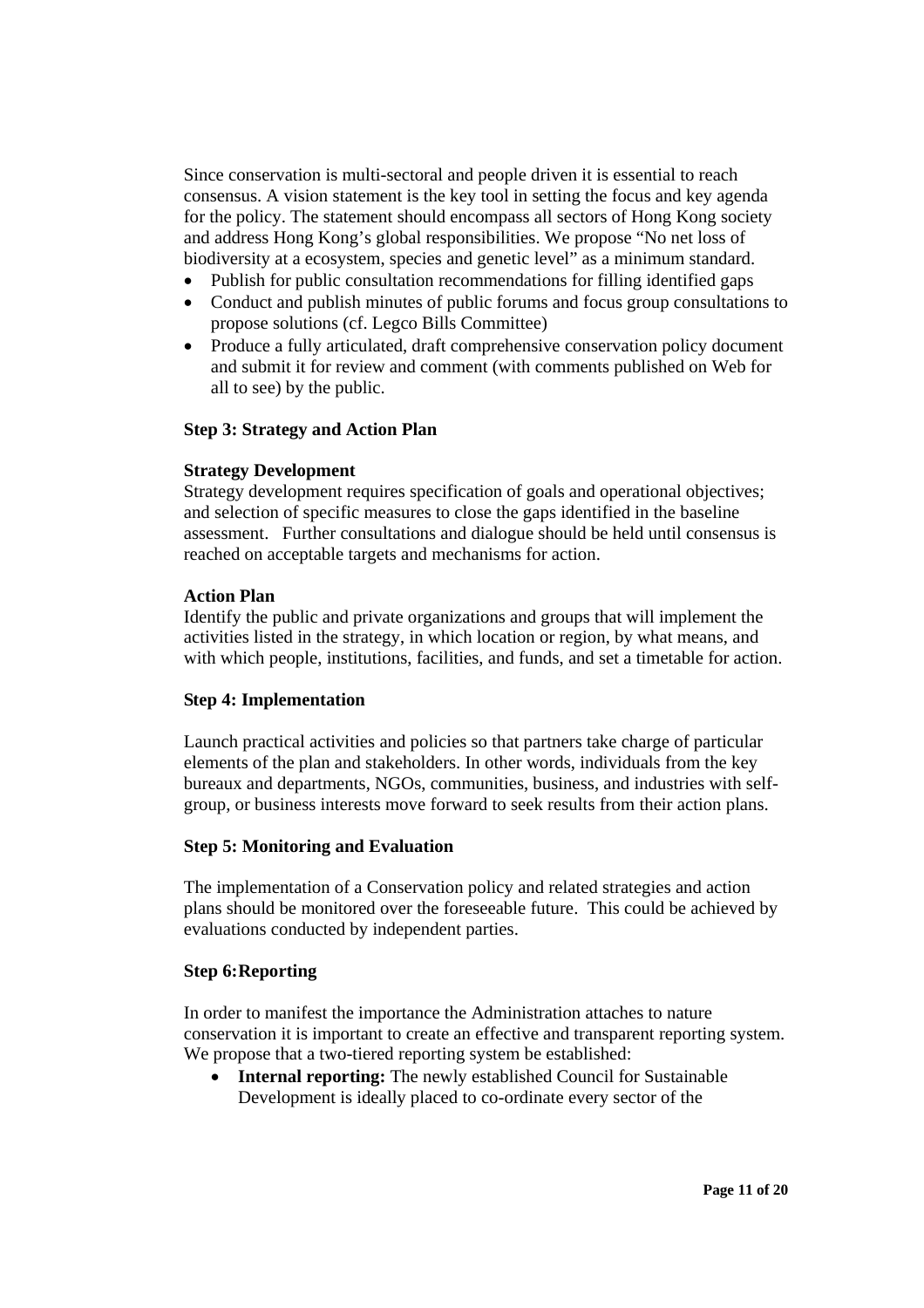community in developing and implementing the nature conservation policy, priorities, programmes and actions<sup>25</sup>(see figure 1).

• **External reporting:** Under CBD article 26 all contracting parties are required to report on their accomplishments in fulfilling the three objectives of the convention – namely conservation of biodiversity, sustainable use of its components and equitable and fair access to genetic resources. China has submitted two national reports to the Convention. It is proposed that Hong Kong makes use of future Conferences of the Parties to highlight its achievements.

 $\overline{a}$ 

 $^{25}$  NB Cross-sectoral integration is explicitly required in article 6b of the Convention on Biological Diversity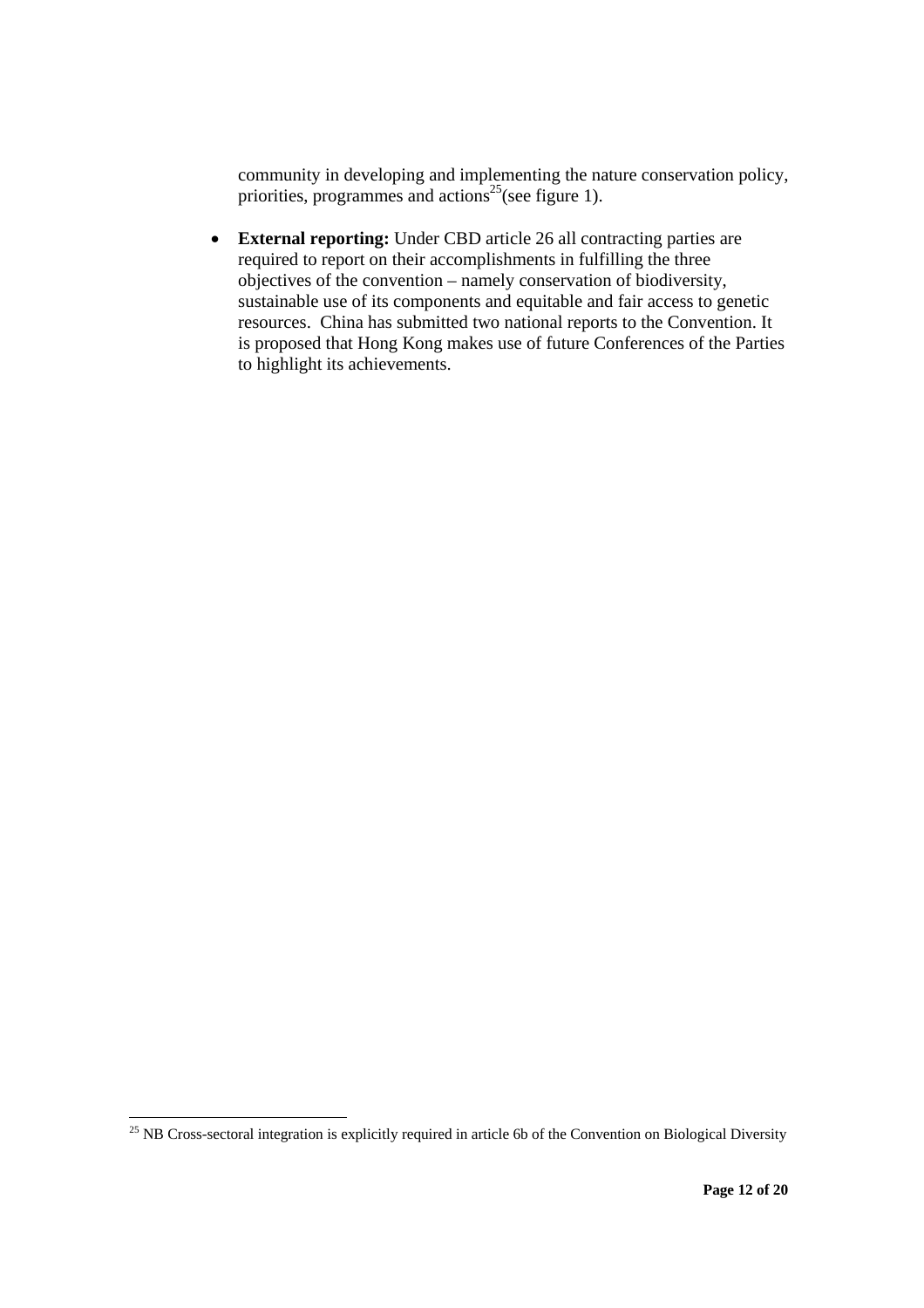### **Figure1: KFBG Proposed Conservation Policy Reporting Structure (Consistent with Convention on Biological Diversity)**

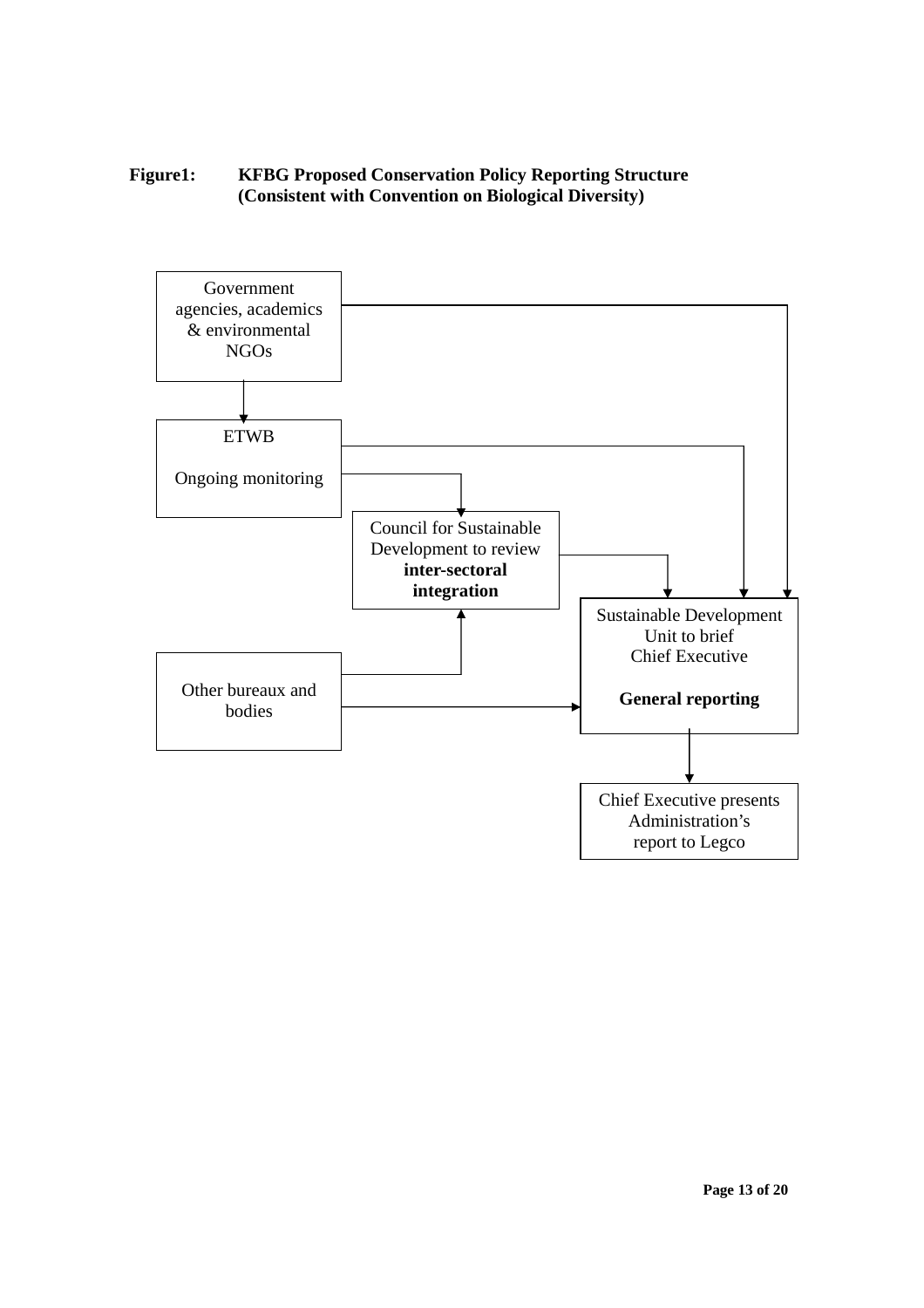### **8. Practicable Proposal for improving protection of sites on private land**

#### 8.1 **Potential conservation areas**

 Potential conservation areas are referred to in Chapter 10 of the Planning Standards and Guidelines (current edition, 1994) Section 3.3 "Preparing Plans to Conserve Natural Landscapes and Habitats" paragraphs 3.3.1:

 "It is important that existing designated conservation areas are shown on plans clearly and accurately, *and that potential conservation areas are also shown whenever possible so that opportunities to conserve are not overlooked."*

8.2 and paragraph 3.3.3.

"Non-statutory plans and supporting planning documents should also be used to express the planning intention to protect conservation areas. At the sub-regional level, broad conservation sites should be identified and an overall framework of conservation should be reflected in development statements. At the district level Outline Development Plans and Layout Plans are prepared at scales, which enable small sites to be shown. *In cases where the planned use of the sites needs to be zoned on the plans, relevant symbols should be used to annotate the following different categories of conservation sites:*

- i. existing designated conservation areas; and
- *ii. potential conservation areas*
- 8.3 To our knowledge these potential conservation areas are not currently illustrated on either statutory or non-statutory plans. Since this requirement is already enshrined in Planning Department's own guidelines, we believe that actually implementing an existing but neglected procedure is a relatively easy and low cost step, which will contribute to better planning for conservation.
- 8.4 It should be noted that we do not consider the identification of "Country Park Extension" adequately covers the requirement as few, if any, of such designations have been made with clear conservation goals as the primary intention. However, with proper consultation with appropriate government and non-government biodiversity experts and authorities there is no reason why they should not.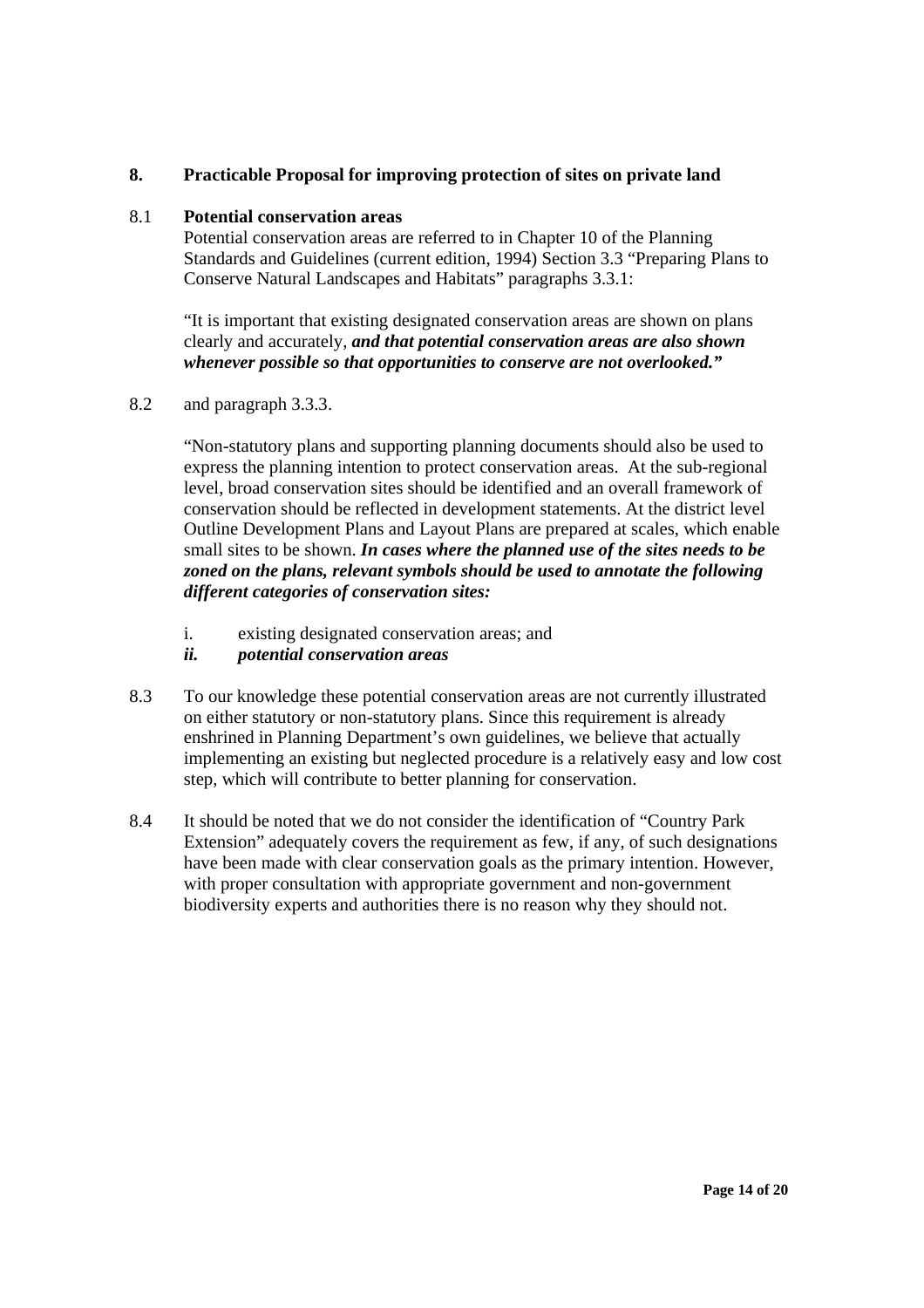### **APPENDIX A**

## **Hong Kong Environmental Legislation**

(in alphabetical order)

- Air Pollution Control Ordinance (Cap 311)
- Country Parks Ordinance (Cap 208)
- Animals and Plants (Protection of Endangered Species) Ordinance (Cap 187)
- Environment and Conservation Fund Ordinance (Cap 450)
- Environmental Impact Environmental Impact Assessment Ordinance (Cap.499)
- Summary Offences Ordinance (Cap 228) s 32
- Fisheries Protection Ordinance (Cap 171)
- Foreshore and Sea-bed (Reclamations) Ordinance (Cap 127)
- Forests and Countryside Ordinance (Cap 96)
- Noise Control Ordinance (Cap 400)
- Civil Aviation (Aircraft Noise) Ordinance (Cap 312)
- Merchant Shipping (Liability & Compensation for Oil Pollution) Ordinance (Cap 414)
- Oil Pollution (Land Use and Requisition) Ordinance (Cap 247)
- Ozone Layer Protection Ordinance (Cap.403)
- Plant (Importation and Pest Control) Ordinance (Cap 207)
- Protected Places (Safety) Ordinance (Cap 260)
- Radiation Ordinance (Cap 303)
- Merchant Shipping (Prevention and Control of Pollution) Ordinance (Cap 95)
- Waste Disposal Ordinance (Cap 354)
- Water Pollution Control Ordinance (Cap 358)
- Wild Animals Protection Ordinance (Cap 170)

**Source: Bilingual Laws Information System (BLIS) at Department of Justice of the Hong Kong Special Administrative Region (HKSAR) Government of the People's Republic of China.**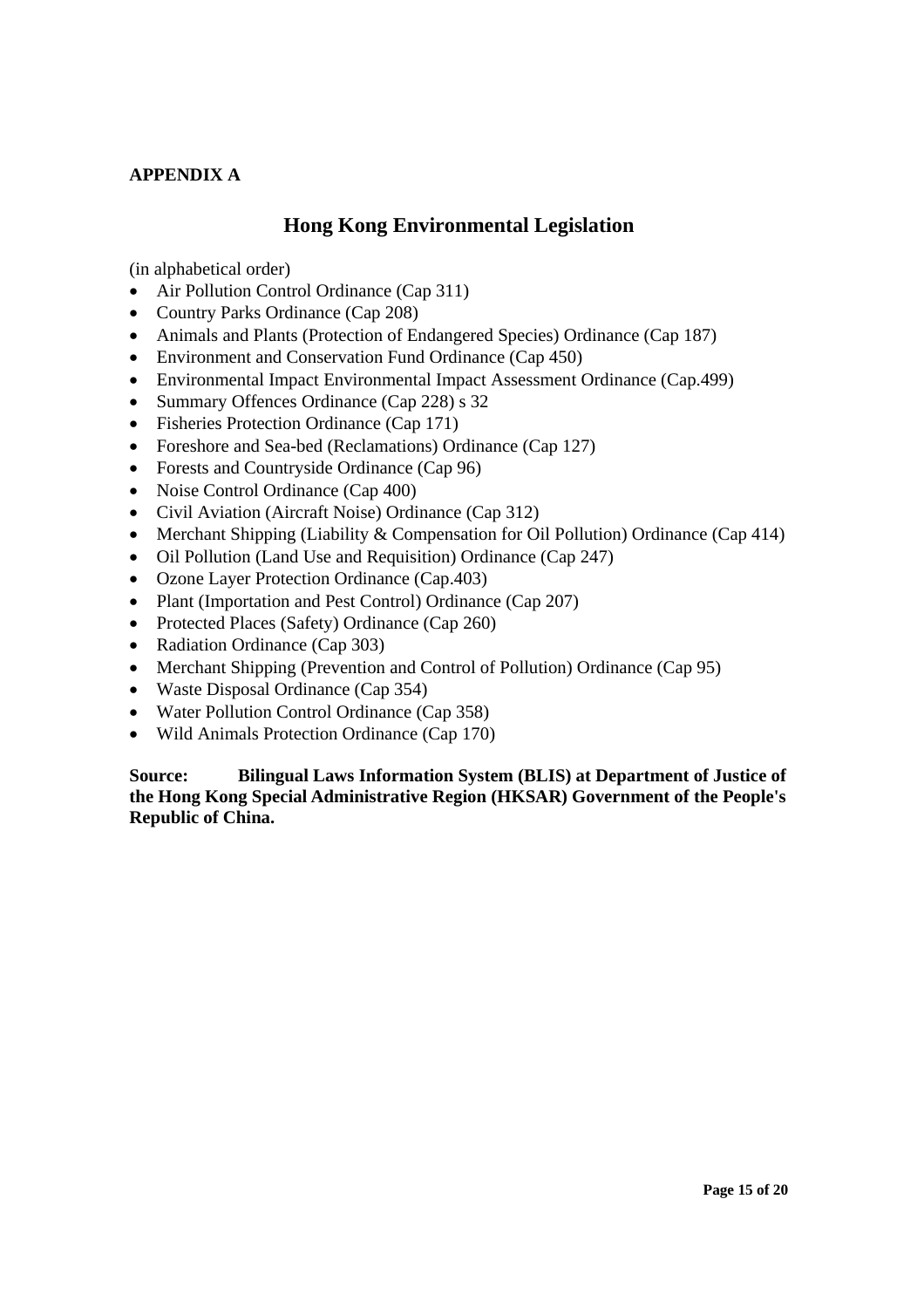### **APPENDIX B: Proposed KFBG Scoring System**

#### **1.1 Scoring System – General Comments**

KFBG welcomes the concept of a scoring system that will provide an objective assessment of the ecological value of sites and species for conservation. Our reservations about the Administration's current proposal are given above and are not addressed here.

- 1.2 KFBG recognises that much work has been done by experts (i.e. KFBG, HKBWS, HKU-DEB) outside the public sector in collecting biodiversity data.
- 1.3 In recent years staffs from AFCD have begun to develop expertise and experience under the auspices of their internal data collection exercise.
- 1.4 However, since the bulk of these data have been neither published nor peer reviewed, one cannot make any assumptions about either methodologies or the accuracy of records. It is hoped that a transparent cross-sector exchange of information will address this situation.

#### **2.1 KFBG Scoring system: scope of utilization**

KFBG proposes that all sites identified by the Hong Kong University Department of Ecology and Biodiversity Survey and that supplementary sites identified by KFBG should be evaluated.

- 2.2 Over the last few months KFBG has worked with WWF (HK) to develop an alternative scoring system. Work on this began before the current consultation exercise, but has been adapted to take into account:
	- the clear focus of AFCD on data collection in Country Parks.
	- the requirement to focus on areas of high ecological value and
	- the need to prioritise sites for immediate conservation action.
- 2.3 KFBG proposes an assessment based on the following criteria:

#### **3.1.1 Irreplaceability of habitat (or species)**

This refers to the total area of a specific habitat type, the proportion of that habitat which a site represents, in relation to the number of other sites of the same habitat type or holding the same species. The fewer the sites with this habitat or species, the higher the score.

3.1.2 For example unpolluted lowland riparian habitat of more than 500 metres would score very highly, as only one or two examples remain. Conversely, grassland habitat, which is abundant and readily regenerates, would earn a much lower score.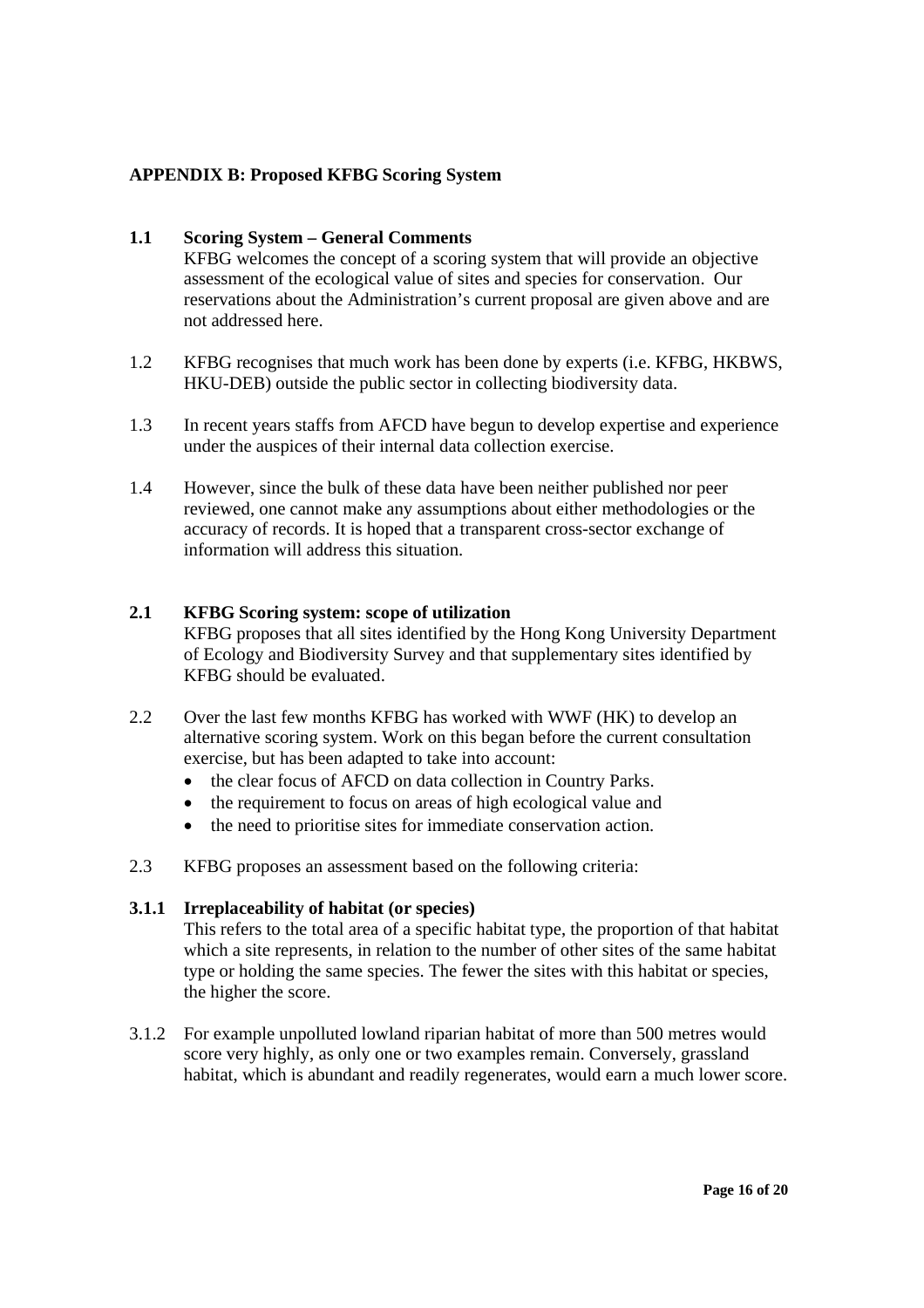- 3.1.3 The same holds true for species; species with endemic, small or concentrated populations would score more highly than common and widely distributed species.
- **4.1.1 Proportion or percentage of habitat (or species) outside protected areas**  It is assumed that habitats within protected areas (Country Parks, Special Areas, and Coastal Protection Areas) enjoy a high degree of protection from planned development. However, it is noted that in practice many sites of high ecological value lie outside such areas, and some land-use zonings, ostensibly intended for conservation purposes, in reality offer little protection.
- 4.1.2 Our second criteria, therefore, determines the proportion of habitat (or of a population of a species) which occurs outside the protected area system. The higher the proportion of a species or habitat outside the protected areas, the higher, will be the priority for conservation.
- 4.1.3 For both the above criteria where more than one species of conservation importance occurs, the highest scoring for any habitat or species will be used to determine the priority for action. Other species and their scores maybe listed, but it is the highest ranking which determines the priority for action.
- 5.0 We do not propose adding together the scores of several species, as this may cause sites with large assemblages of less common species to be ranked higher sites with just one or two species of more critical conservation concern.

| No of sites | <b>Score</b><br>$(habitat = a)$<br>$(species = c)$ | Proportion<br>unprotected | <b>Score</b><br>$(habitat = b)$<br>$(species = d)$ |
|-------------|----------------------------------------------------|---------------------------|----------------------------------------------------|
|             |                                                    | 80-100%                   |                                                    |
|             |                                                    | 60-79%                    |                                                    |
| $3 - 4$     |                                                    | 40-59%                    |                                                    |
| $5 - 8$     |                                                    | 20-39%                    |                                                    |
| $9-16$      |                                                    | $0-19%$                   |                                                    |

Calculating a score:

- 5.1 The following formula is used with reference to the table above: For any site its value as a **habitat** (h) is calculated by subtracting the score for proportion of sites of this habitat type that lie outside protected areas (b), from the score for the number of sites (a). So the habitat score is expressed:  $(a-b) = h$ .
- 5.2 The same calculation is made for **species of conservation importance (s)** on the site. Hence the species value is expressed:  $(c-d) = s$ .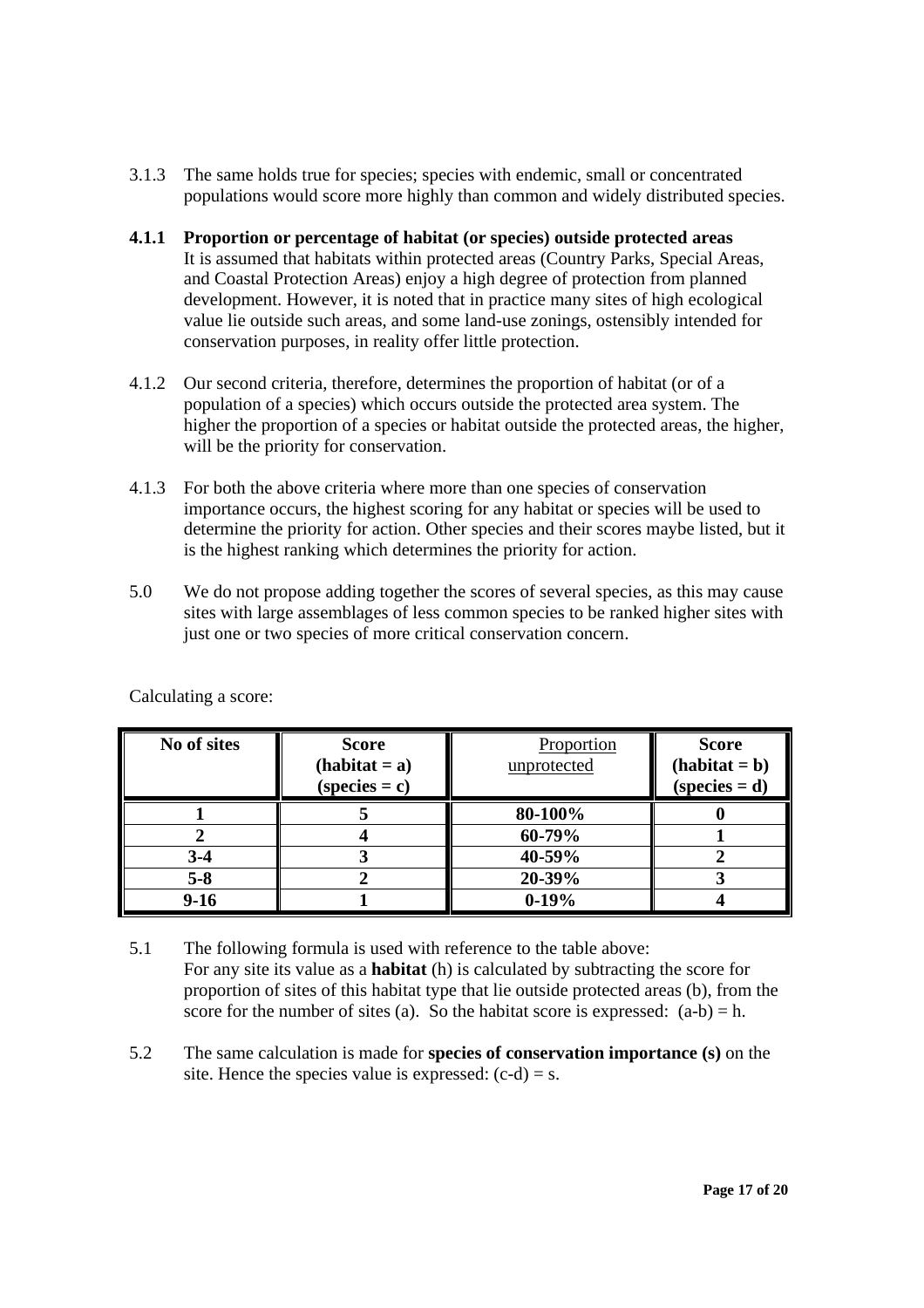5.3 We do not propose to add the scores together as once again this may cause dilution of the key element of concern, which might be **either** a certain species **or** a certain habitat**, but not necessarily both.**

#### 6.0 **Threat and Vulnerability Criteria**

A number of criteria have been developed by WWF(HK) to assess the threat and vulnerability of sites. This assessment process should indicate a greater priority for conservation in accordance with the degree of threat or vulnerability faced. These broadly fit the categories outlined below.

### **6.1 Accessibility**

The degree of access, in particular by road, to a site often correlates directly to the threat for unauthorised, ad-hoc and illegal impacts to a site. Remote or restricted sites would score lower than sites close to roads or accessible by boat.

### **6.2 Identified threats**

Any currently harmful practice (which could range from ad-hoc dumping of construction materials, to smothering by *mikania,* to the planned channelisation of all lowland watercourses) affecting a particular site or species would be documented and a degree of seriousness ascribed. The greater the threat the higher the priority that would be ascribed.

### **6.3 Potential and current protection status**

This criterion would ascribe priority based on the efficacy for conservation of current or potential land-use zonings. Land-use zonings play an important but limited role in protecting sites of high ecological value. While it is acknowledged that such zonings can be changed on application to the Town Planning Board, they provide an important measure of protection from planned development.

7.0 KFBG further propose that a gazette be prepared which records threats and impacts on areas of high biodiversity which is shared with environmental NGOs.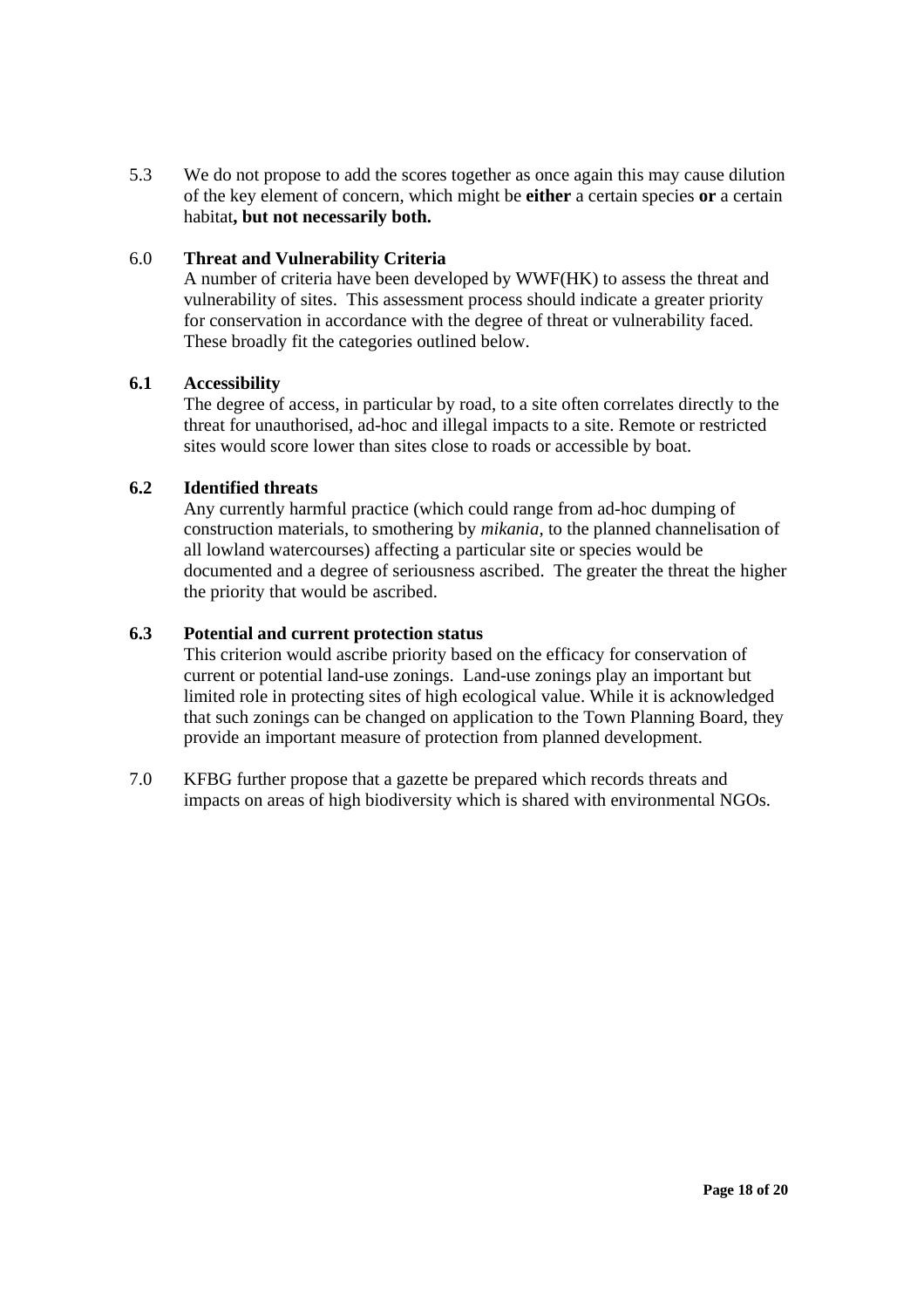# **APPENDIX C**

# **New Zealand Environment 2010 strategy: A statement of the government's strategy on the environment**

Environment 2010 Strategy provides a **strategic overview** of New Zealand's environmental policies and legislation and a framework of the government's strategy for the environment within which the private sector and local government can carry out their strategic and operational planning.

**Chapter 1** sets out the **government's vision** for the New Zealand environment to the year 2010;this vision is **holistic**, recognizing the interdependence and interaction of people and the natural and physical environment.

**Chapter 2** discusses **environmental values in a market economy** and the need to minimize or resolve conflicts between objectives of economic growth and environmental quality.

### **Chapter 3** outlines **12 principles for integrating environment and economy**:

- sustainable management;
- environmental bottom lines:
- internalization of environmental costs;
- environmental compensation;
- sustainable property rights;
- least-cost policy tools;
- social costs;
- pricing of infrastructure;
- science, research and technology;
- "the precautionary principle;"
- defining the limits of natural resource use;
- and protecting New Zealand's international competitiveness.

#### **Chapter 4 examines New Zealand's environment today** in terms of:

- natural advantages,
- strengths,
- current problems,
- opportunities, and threats.

#### **Chapters 5 and 6** present **goals and proposed actions**, respectively, for nine priority issues:

- protecting indigenous habitats and biological diversity;
- managing pests, weeds and diseases;
- managing pollution, waste and hazardous substances;
- managing land resources:
- managing New Zealand's water resources;
- sustainable fisheries: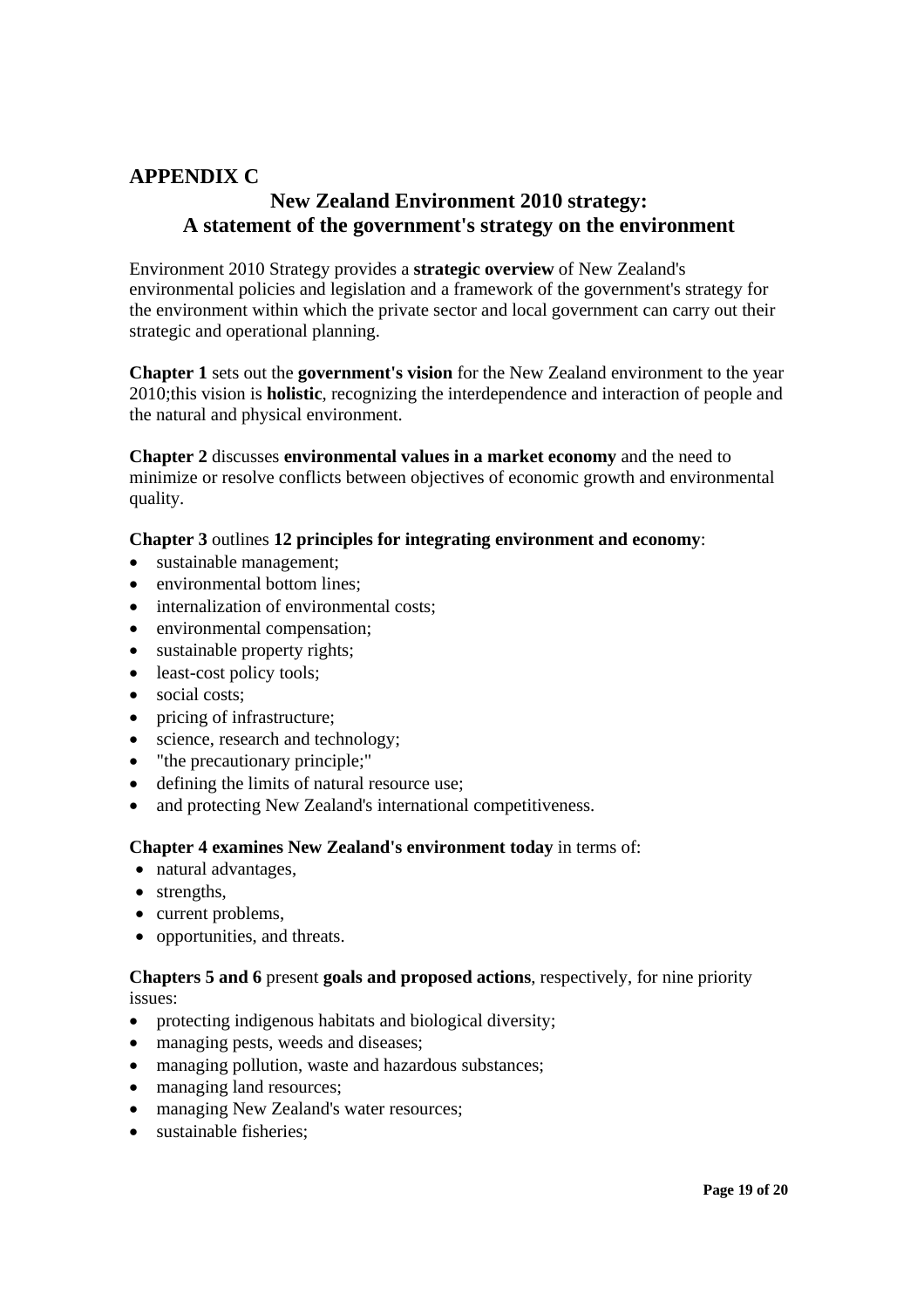- managing the environmental impacts of energy services; responding to the risk of climate change;
- and restoring the ozone layer. Case studies are included.

**Chapter 7** discusses the **need for comparative risk assessment** for each priority area and how the results will be used.

**Chapter 8 identifies governmental and nongovernmental groups and their roles** in implementing Environment 2010 Strategy.

**Chapter 9 lists conditions which must be met to achieve the vision** presented in Chapter 1, and

**Chapter 10** presents a five-part **environmental management agenda** to help achieve the vision.

### **Chapter 11 illustrates the process of setting priorities for the environment and monitoring outcomes**.

A glossary of terms is included.

http://www.mfe.govt.nz/

### **Sources: World Resource Institute website New Zealand Environment Ministry website**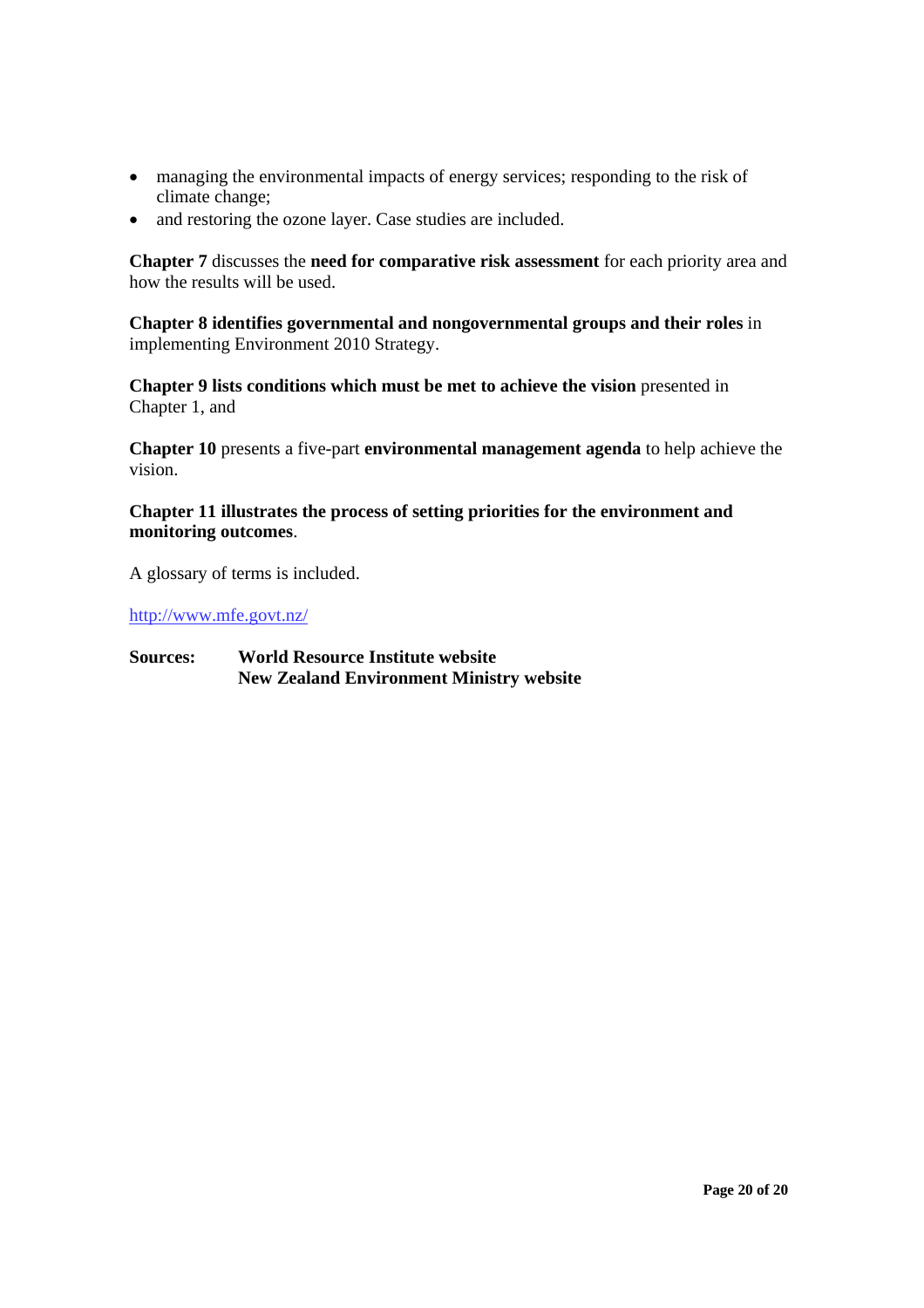#### **Attachment B**

The Secretary, Environment, Transport and Works Bureau 10/F, Citibank Tower 3 Garden Road Central Hong Kong

By Mail and Fax: 21363321

17 October 2003

Dear Dr. Liao,

#### **Nature Outlook: Public Consultation on Review of Nature Conservation Policy**

In view of the importance of the Hong Kong Conservation Policy, various local environmental NGOs met and discussed their comments and concerns on the consultation document on 8 October 2003. The current submission is an output of this round-table meeting which summarizes the common concerns and views of the undersigned groups. Please note that each group will very likely have its own independent submission to this consultation paper.

First of all, we welcome this consultation document which has focused on important ecological sites on private lands in Hong Kong. We highly commend the extensive protected areas in Hong Kong although we believe that there is still room for further improvement. We are of the view that the existing protected areas, especially the country parks, are very important to Hong Kong for the multiple roles they are playing viz. biodiversity conservation, landscape preservation, watershed protection and countryside recreation.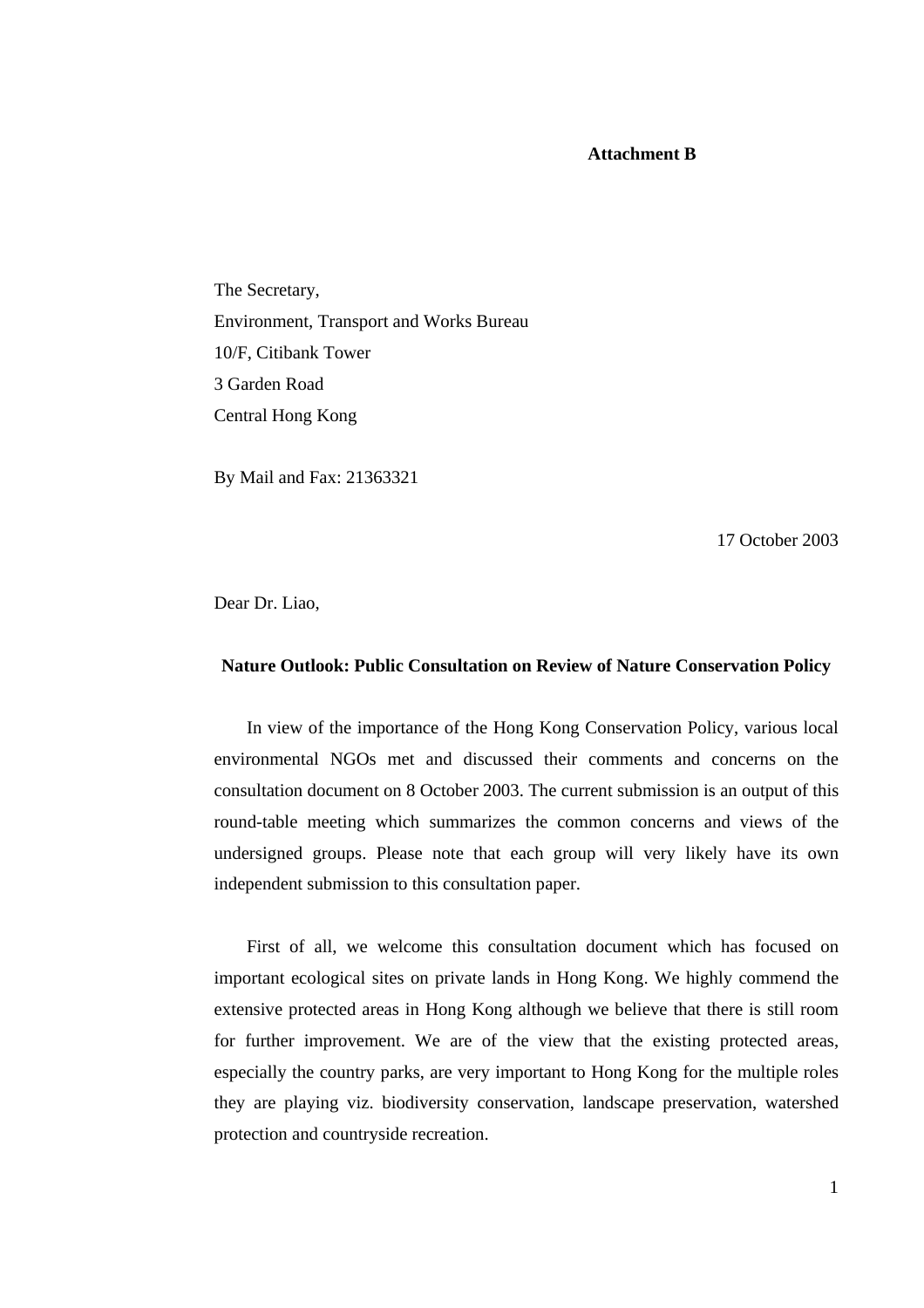Regarding the Hong Kong Nature Conservation Policy, we feel that there is a need for a more appropriate policy statement. We hereby propose the following as the Hong Kong Nature Conservation Policy Statement:

*"To conserve the current biodiversity and restore degraded and loss biodiversity of Hong Kong at the ecosystem, species and genetic levels"* 

To achieve this policy statement, there are a number of outstanding conservation issues pending to be addressed:

1. International impacts & responsibilities

Hong Kong remains a significant wildlife trade centre of global concern. The wild bird trade and reef fish trade in Hong Kong are still rampant and not receiving any serious attention from the authority.

2. Insufficient protection and management of important ecological sites under public and private ownership

Certain important ecological sites on public lands are not adequately protected, e.g. the summer breeding site of various tern species on Shek Ngau Chau, Sai Kung; the type locality of the endemic Bogadek's Burrowing Lizard *Dibamus bogadeki*. In addition, most of the lowland streams and rivers have been turned into concrete channels under the culprit of flooding. On the other hand, many important ecological sites on private lands, notably wet agricultural lands and fishponds (even though certain areas of fishponds are included in the Ramsar Site or in the Wetland Buffer Area around it) are not protected at all.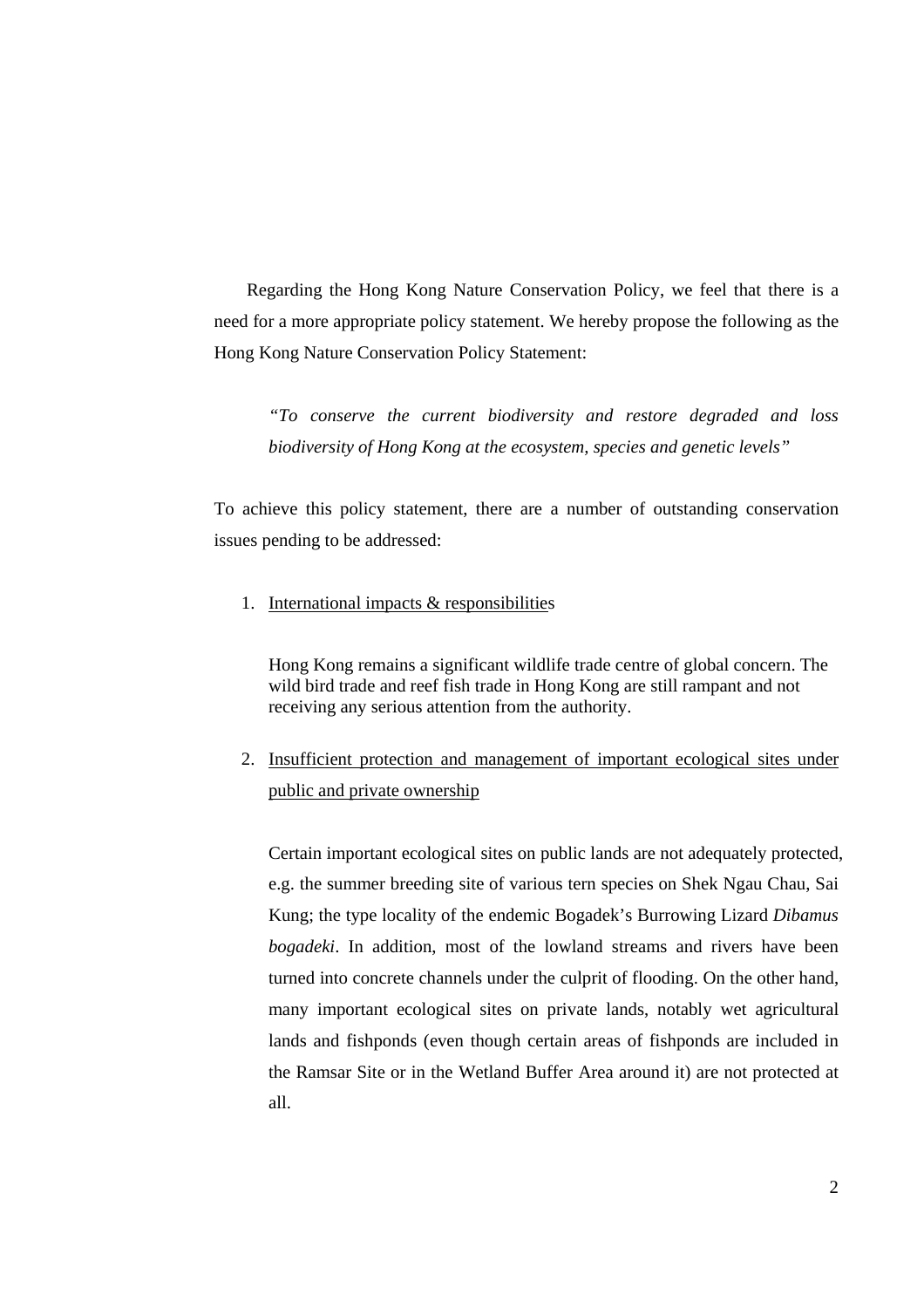#### 3. Insufficient protection of rare and endangered species in Hong Kong

Certain legally protected species are not well looked after. For example, trapping of turtles especially the Three-banded Box Terrapin *Cuora trifasciata* is still serious in our countryside. Certain species of conservation concern are not even protected by Hong Kong Laws e.g. Indian Muntjac *Muntiacus muntjak*, the endemic Bogadek's Burrowing Lizard.

# 4. The lack of comprehensive plans to restore degraded or loss habitats in Hong Kong

Whilst Hong Kong planted up to a million trees a year in the last decade, tree planting remains an ad hoc exercise. There isn't a comprehensive forest restoration plan for Hong Kong. Wetlands continue to be degraded in Hong Kong. Despite the commissioning of consultancy study on wetland in Hong Kong a few years ago, a strategic plan to protect and restore Hong Kong's wetland is still lacking.

### 5. Effective and prompt actions in law enforcement

We have a rather comprehensive set of laws to look after our natural environment and biodiversity despite some minor inadequacies. However, law enforcement has long been considered weak and inadequate e.g. illegal dumping in Sha Po Marsh, Kam Tin was not stopped promptly such that serious long term damages were made.

6. Insufficient support to fill in the gap of knowledge in Hong Kong's biodiversity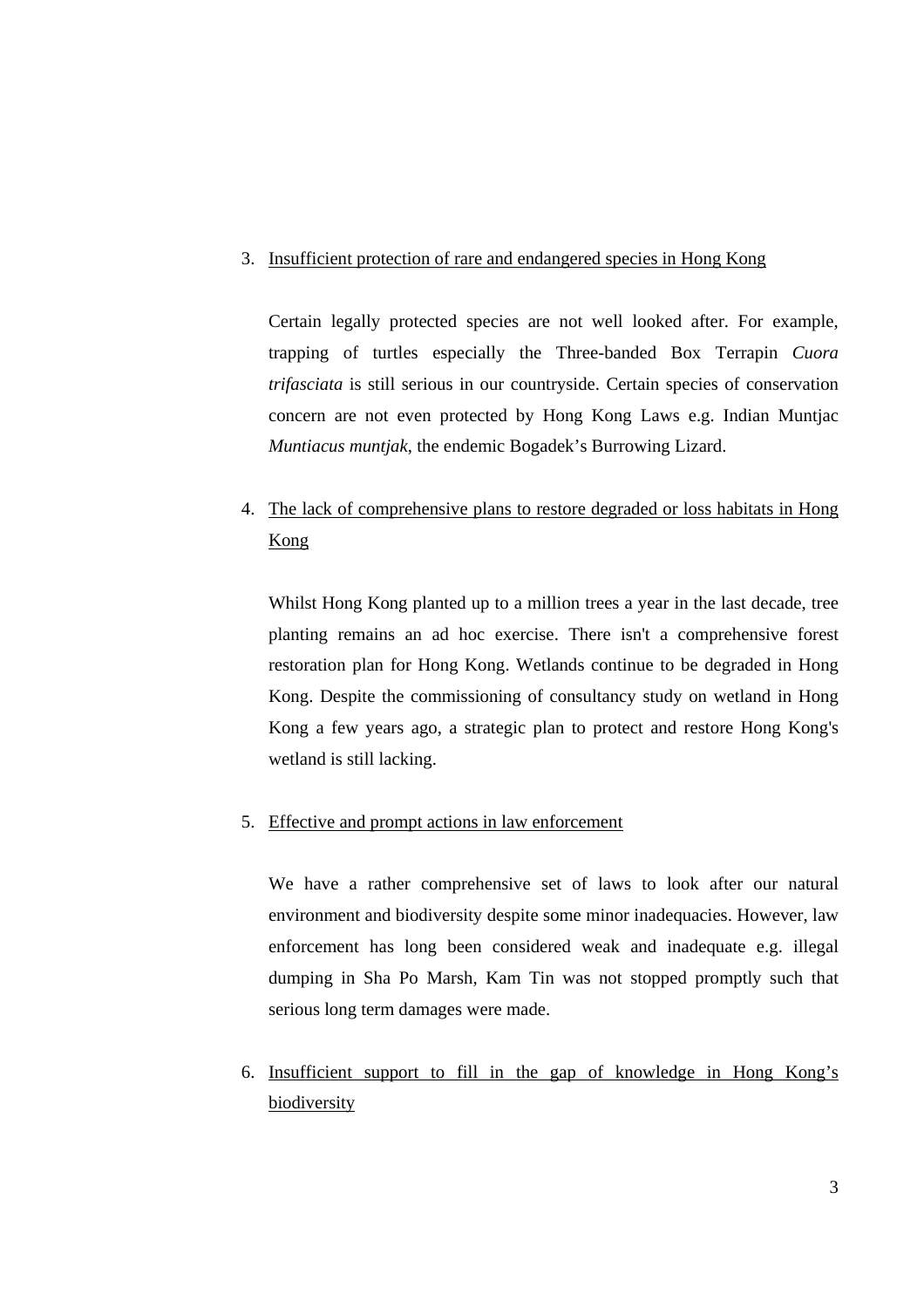Hong Kong is considered the best studied  $1,000 \text{ km}^2$  in the tropics in terms of biodiversity distribution. However, the current information focuses more or less on plants, vertebrates and a few insect groups. We do not know much about many other taxa groups in Hong Kong especially the invertebrates and insects. Except a few charismatic species such as Black-faced Spoonbill and Romer's Tree Frog, there are very few studies on the ecology of the species of conservation importance in Hong Kong.

#### 7. Lack of review of marine biodiversity in Hong Kong

The current consultation document has focused only on terrestrial biodiversity. The rich marine biodiversity in Hong Kong is also facing various types of threats, which should be addressed.

We strongly urge the government to address all the outstanding conservation issues we have listed above in the new Hong Kong Nature Conservation Policy. We wish to point out that the biodiversity conservation templates and frameworks outlined in the Convention on Biological Diversity (CBD) and related documents were formed after thorough discussions between experts worldwide. We highly recommend the authority to refer to the CBD in formulating the new Hong Kong Nature Conservation Policy.

Regarding the "Scoring system" in the consultation document, we do not have unanimous views on the technical details, the undersigned groups will comment on this system in their individual submissions. However, we are of the view that whatever the details of the scoring system will be eventually, it can only be used to priorities sites for taking conservation actions as proposed in the consultation document i.e. "management agreements with landowners" and "private-public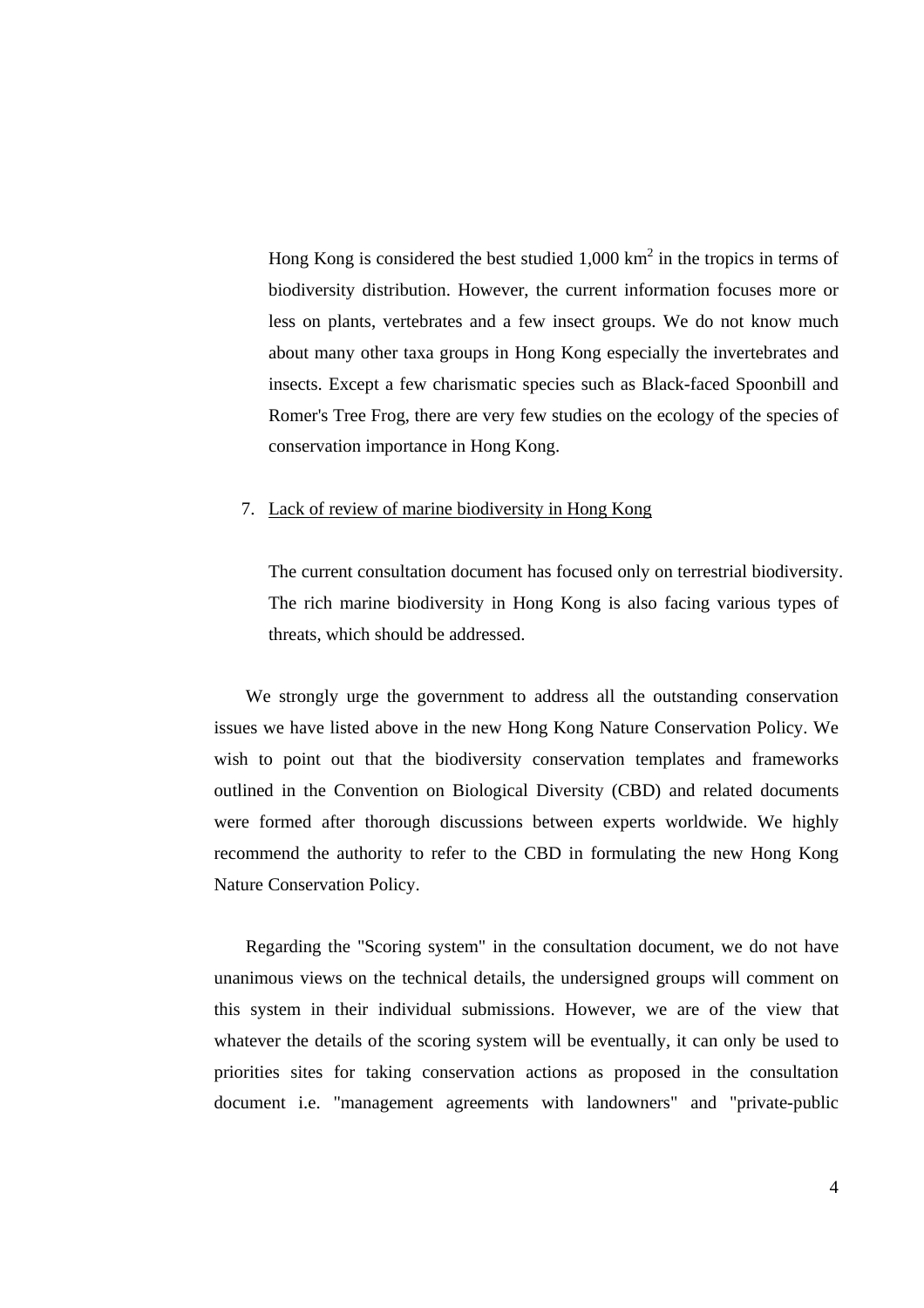partnership". We believe that the criteria in the proposed scoring system are not appropriate for evaluating the ecological value of any other sites in Hong Kong.

We support in principle to use the "management agreements with landowners" option as a practical way to enhance conservation on important ecological sites on private land. However, our full support to this option is conditional upon the issue of a set of satisfactory implementation guidelines. It is essential that only organizations with good track records in organizing environmental conservation and education programmes in Hong Kong are allowed to participate in this option. There should also be a transparent monitoring system and adequate legal framework to govern the implementation of this option. The Government should also provide sufficient incentive and resources to instrument NGOs and landowners to enter into management agreement for conservation.

We also support, only with conditions, the "private-public partnership" option as one of the practical methods to enhance conservation on private ecological sites. We wish to point out that this option must be applied with extreme care to avoid potential violation of conservation principles and the implementation of this option on any site should get prior consent from all stakeholders.

Finally, we would like to reiterate that there is a need for a comprehensive review of the conservation policy after this public consultation. Firstly, all submissions in this consultation exercise should be made available to the public on-line. Apart from these comments from the public, international treaties and conventions should be taken into account while formulating the Hong Kong Nature Conservation Policy in the comprehensive review. Public forums should be organized while formulating the new policy and it should include a framework to assess its implementation.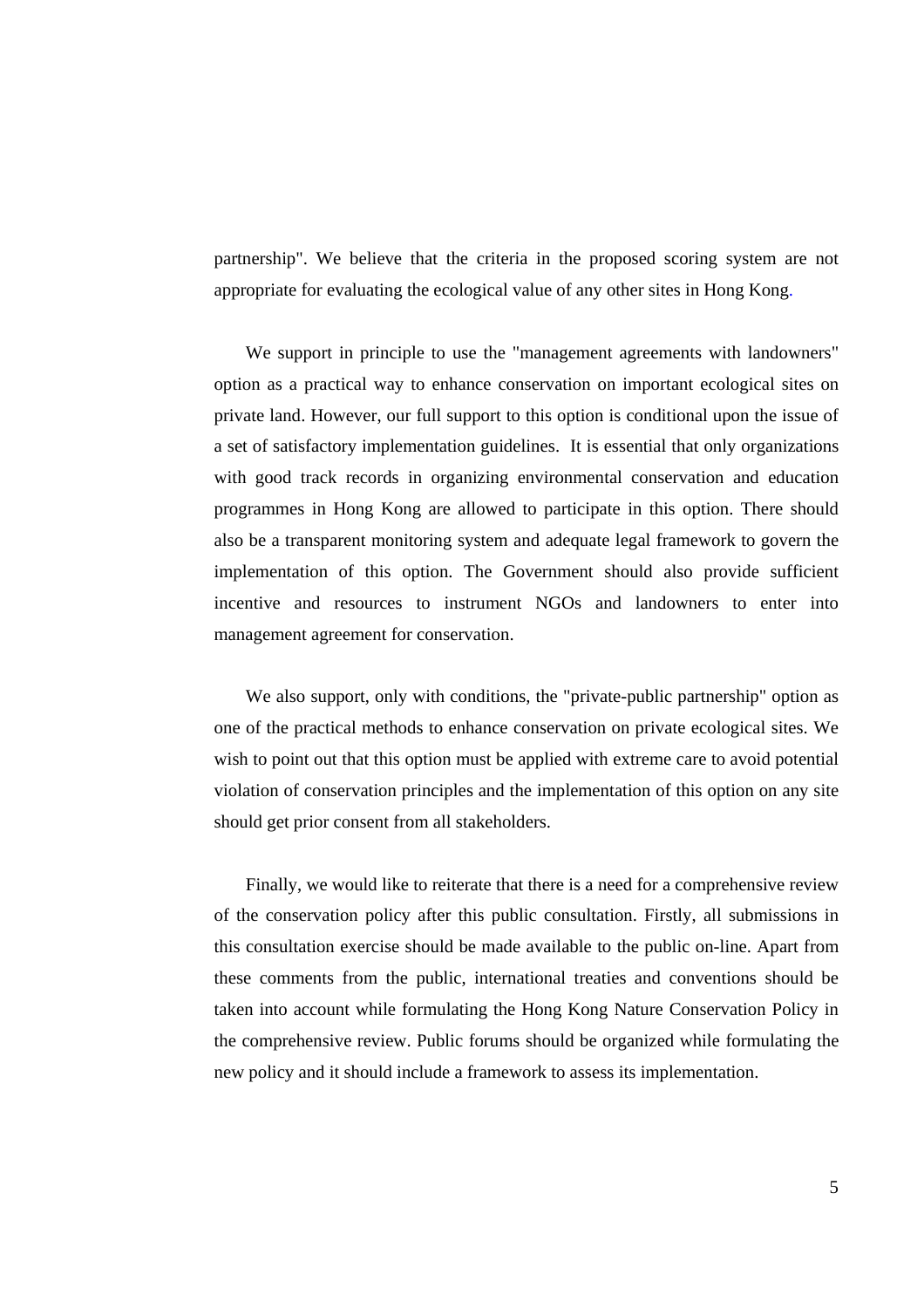We wish to point out that what was proposed in the government consultation paper represents a limited step towards a satisfactory conservation policy. We look forward to seeing many bolder steps by the government in formulating a comprehensive nature conservation policy which will lead Hong Kong to a sustainable path.

Yours sincerely,

 Lister Cheung Chief Executive of Conservancy Association

 On behalf of Conservancy Association Friends of the Earth (Hong Kong) Green Lantau Association The Hong Kong Bird Watching Society Hong Kong Organic Farming Association Kadoorie Farm and Botanic Garden Produce Green Foundation Tai Po Environmental Association World Wide Fund for Nature Hong Kong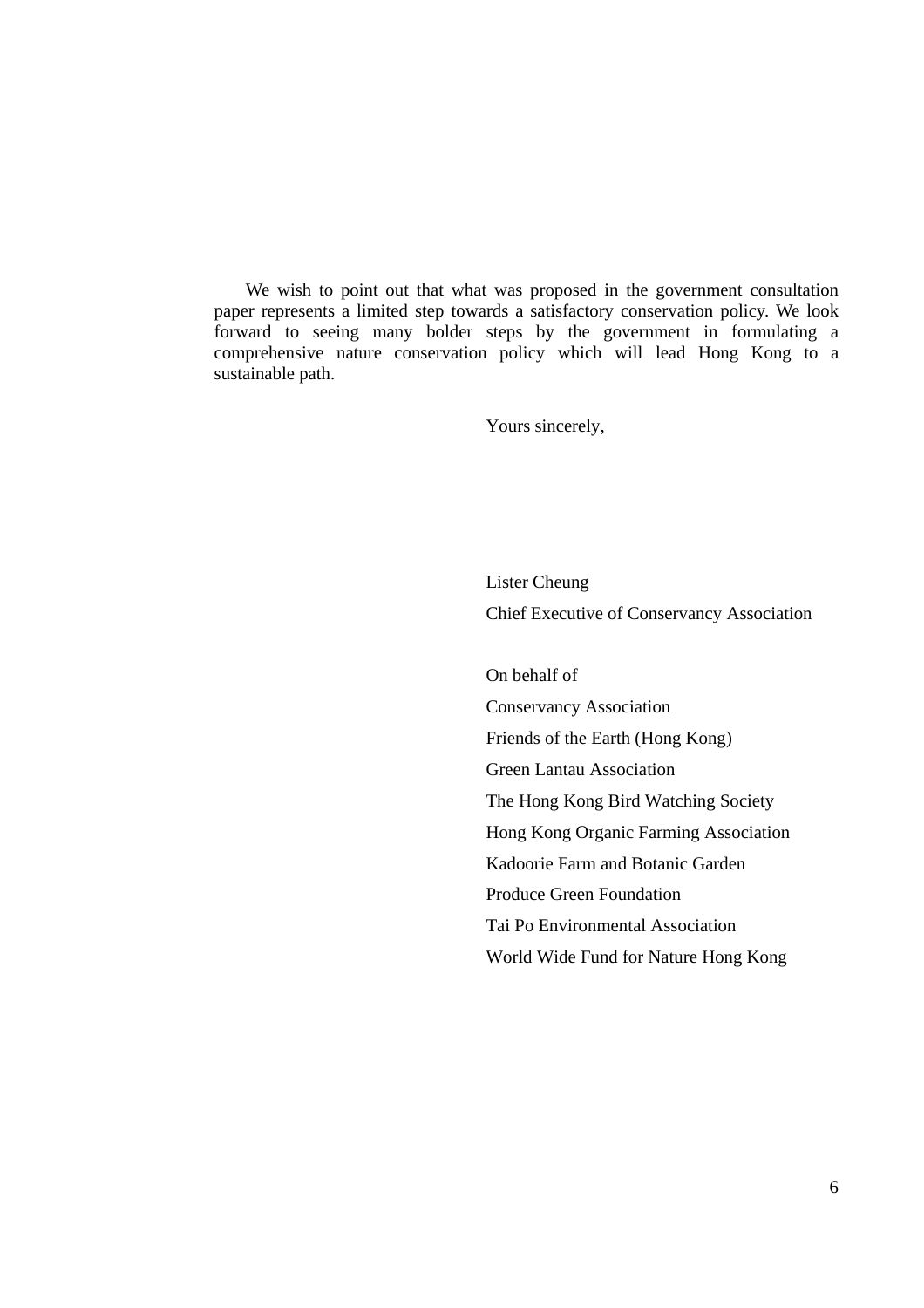



### **Consensus Paper: Main Points for Hong Kong Conservation Policy based on common issues raised by green groups over last 20 years.**

**1. International principles, conventions and agreements for conservation** and sustainable development such as those agreed at the Earth Summit 1992 and 2002 should be **formally signed, adopted and implemented** by the Hong Kong Government (or the Central Govt on behalf of Hong Kong specifically). --------

Reference:

Advocated by CA and FoE since 1992 and 1993:

- "A new Policy for Conservation and the Country side in Hong Kong" FoE April 1993 pages 3-5 (Background history), Application (pp 6-8)
- Report by Mr Hung Wing Tat of CA to the ECC in June 1992, which recommended Hong Kong sign the Earth Summit Conventions and Agreements, see paragraph 8.
- 2. It is not sufficient to acknowledge and endorse the treaties as the Secretary of Planning, Environment and Lands for the Administration did on 2<sup>nd</sup> Dec, 1992. --------

Reference:

- FoE 1993 page 4.
- They should be binding, not voluntary, optional or at the discretion of decision makers and vested interests. **HK has a high concentration of China's biodiversity and thus has a significant responsibility to the Motherland to conserve biological diversity in order to permit the Nation to fulfil its international obligations,**

--------

- Reference:
- KFBG Concept Paper on HK Government Conservation Review, December 2001.
- 3. Hong Kong should use and **comply with internationally accepted definitions** in its public vocabulary on conservation and sustainable development. Hong Kong must not reinterpret internationally accepted definitions or apply different and lower standards.

Reference:

--------

• IUCN definition of conservation in CA's "Achieving Conservation" August 2000 para 9.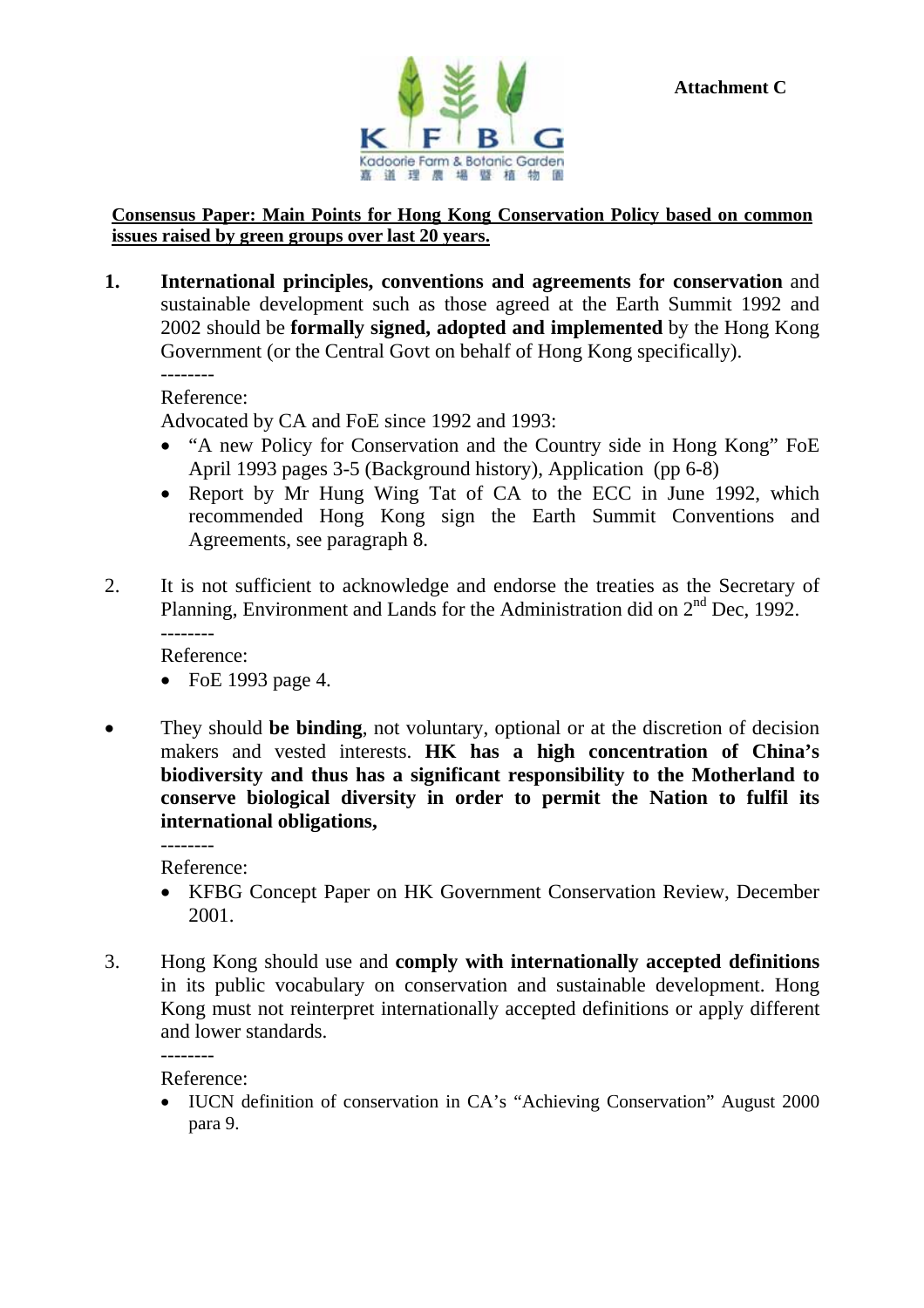4. Hong Kong must now **comply with internationally accepted norms** and must not depart from its stated assertions and policies, made in Legco, Policy Documents and various policy statements since 1992. --------

Reference:

- See FOE 1993 page 8
- Speech of Dr. The Honourable Leung Chi Hung in Legco  $2<sup>nd</sup>$  December 1992 in support of the **LegCo Motion** which was passed "That this Council urges the Administration to review the priorities of its environmental protection programs, to adopt the two Conventions endorsed by the Earth Summit 1992 and to draw up a comprehensive conservation policy with a target of achieving sustainable development."
- "The Hong Kong Environment: A Green Challenge for the Community, Second Review of the 1989 White Paper Pollution in Hong Kong - A Time to Act of November 1993," The HK Government must now comply with this request,
- 5. This requires the current international approach, that of providing **sustenance to the fabric or web of life** of which we are just a part and which we depend on for physical, mental and spiritual well being, our sense of place and balance. Simply put this refers to the Quality of Life which makes HK, our home, the best place in Asia to live and work. As a result HK attracts innovative and economically useful people and hence sustains the value of the real estate and our competitive advantage over places like Shanghai and Singapore, none of which have anything like our wonderful landscape and biodiversity on their door steps.
- **6.** When the Chief Executive has a vision that HK is Asia's World City and leader in terms of Quality of Life, this vision needs to be supported by observable proof. This implies conservation up to the standards and according to the principles accepted by the best practitioners in the rest of the world. Furthermore, a comprehensive **Conservation policy is an ecological approach to design plan and develop the physical, administrative, social, and corporate infrastructure in an effort to build Hong Kong into a world class city."**  --------

Reference:

- CA 2000, paragraph 1.
- **1999 Policy Address** by the Chief Executive Mr Tung Chee Hwa: "Making Hong Kong an ideal home...Every citizen, every business, every government department and bureau need to start working in partnership to achieve what is known as "sustainable development".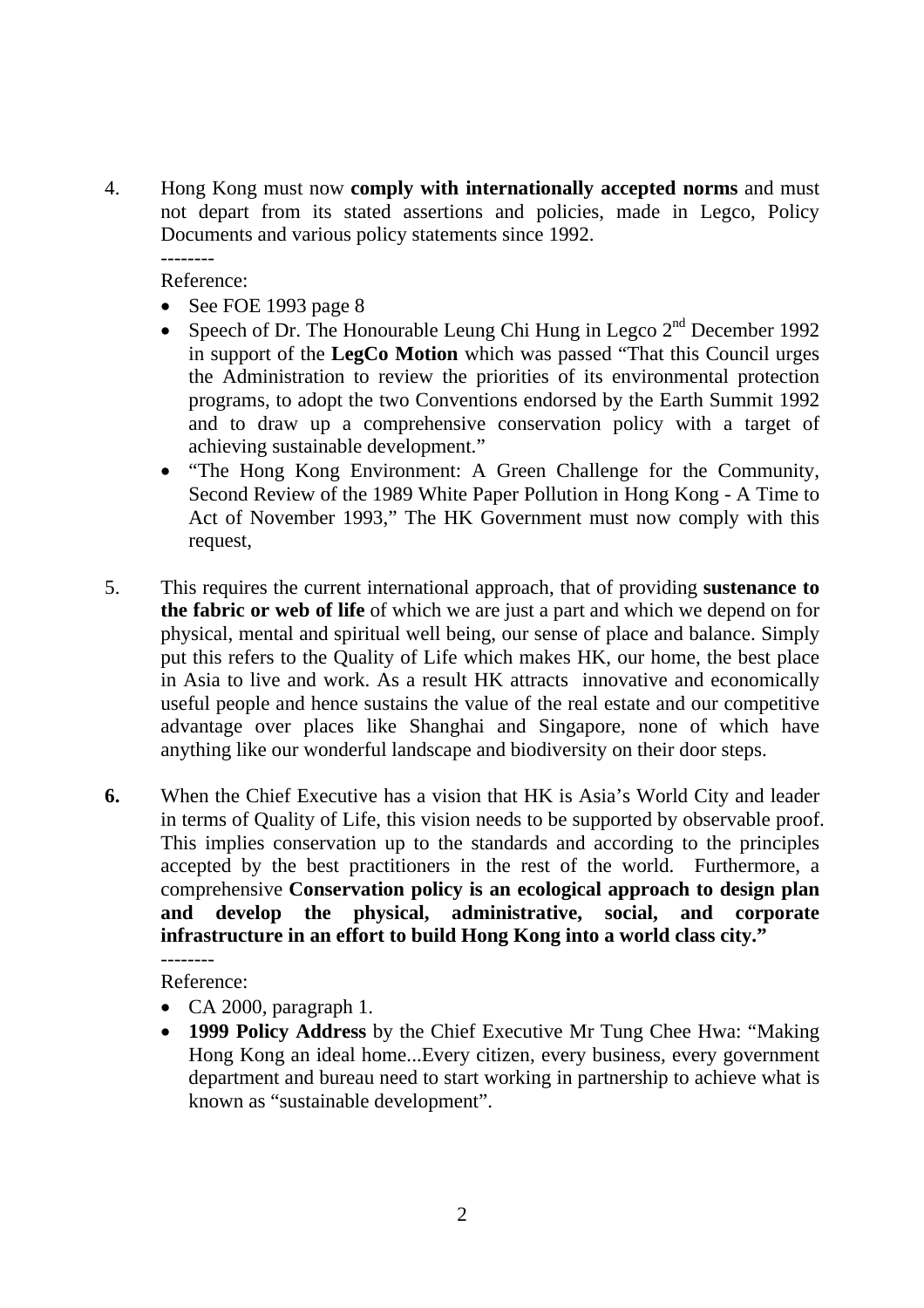- 7. The Chief Executive is right to consider that the attractive image of Hong Kong relies on its visible landscape and the environment of its countryside. Beautiful images showing a healthy and natural landscape project a view in dramatic contrast with our high urban density. This image of Hong Kong is not just public relations, it is a reality which is vital for investment, tourism, and our whole economy. Furthermore, is the right of Hong Kong people to have and enjoy and thus their obligation to conserve.
- 8. Proper appreciation of the sustainable development terms now applied internationally means that **Conservation and property development should not be seen as competing interests but as mutually supportive.** The Balance that is required is not achieved by continuously providing land for property development from the "land bank" of unprotected government or private land. Instead, genuine sustainable development is achieved by plans which encourage conservation and realistically limit development in quantity and location to to prevent further losses of biological diversity and areas of scenic, amenity, farming, recreation, tourism and education value. --------

Reference:

- CA 2000 at para 11.
- 9. These visions require the **Comprehensive** conservation policy which was originally promised by the Chief Executive, **and the concept has widespread support**. The current, highly focused consultation clearly does not meet this goal.

--------

Reference:

- CA 2000 para.11,
- Note the strength of support contained in CA "Environment Resources and Drivers for Change 2002".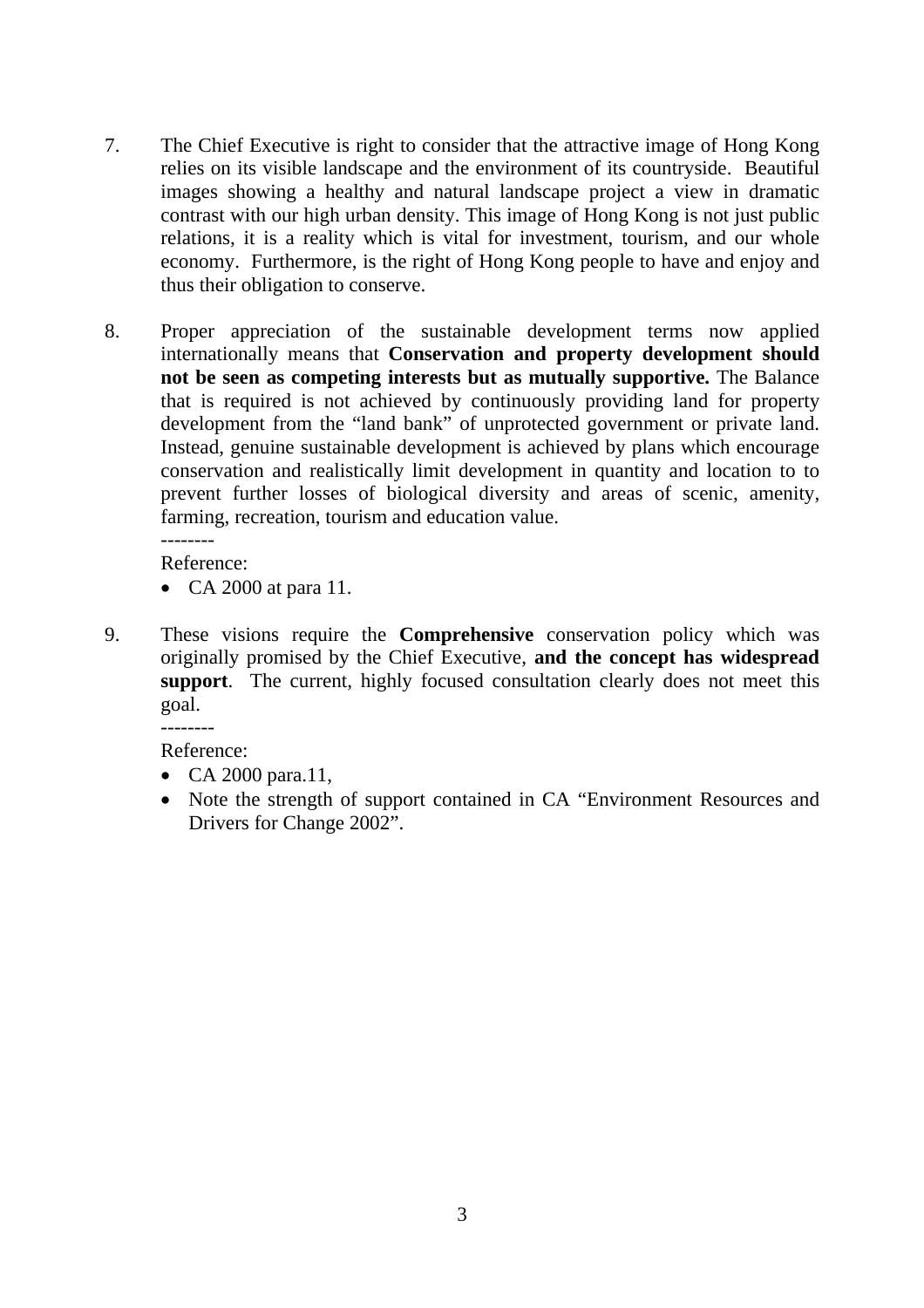- 10. The failure to set out a comprehensive policy ensures **that most of the population remains in the dark** as to Governments real intentions for protection and development of the countryside. A comprehensive policy would need to consider the impact on the countryside of :
	- a) changes in zoning and land uses such as OU(RU) which facilitate conversion of large areas of the NT from Agricultural Land (with no development rights) into development land
	- b) the ongoing Small House Policy Review

Both may have serious negative impacts on the countryside unless considered and planned in conjunction with Conservation Policy. Piecemeal consulting on one piece of the picture without providing the whole picture will:

- a) mislead the public and
- b) lead to distorted results, overbuilding and urban sprawl in the countryside.
- c) We will lose an opportunity to build a system of mechanisms which can work together to conserve as well as develop responsibly, as would be expected of true sustainable development.

Reference:

--------

- "Review of Rural Land Uses in Northern NT" Planning Department (2001)
- 11. **The present framework is not effective for conservation.** It must be strengthened considerably so as to promote the new ethics and principles contained within our international obligations and responsibilities, and hence provide the balance needed for conservation to withstand the pressures for development for profit. --------

Reference:

- FoE 1993
- CA 2000,
- CE 2002
- 12. **A Department, with conservation as its primary objective and function is required**. AFCD should become the Conservation and Countryside Protection Department. It should be charged with creating a Hong Kong national park by connecting the country parks by protected wildlife corridors. This will achieve a conservation area of an adequate size to sustain genetically viable populations of species. AFCD must not be a property development facilitator, mostly servicing and processing development plans for other departments. Instead, its mandate should be the guardian of the public natural resources and natural heritage, and only act with the main objective of conservation.

Reference:

--------

- FoE 1993
- CA 2000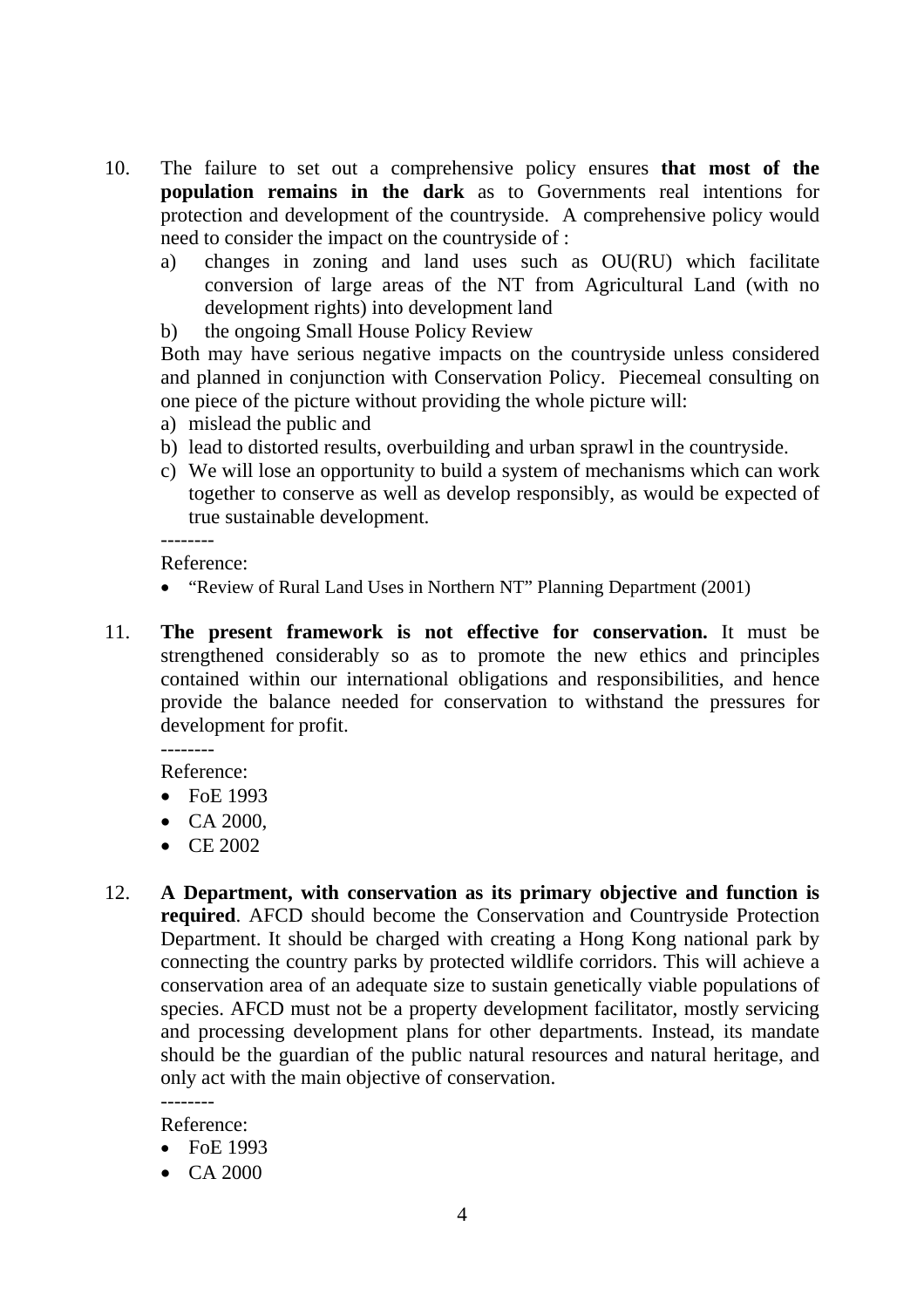- 13. The Preamble to the Convention on Biological Diversity should be complied with. **The Preamble acknowledges the value and importance of biological diversity for maintaining life sustaining systems of the biosphere** and affirms that the conservation of biological diversity is a common concern of human kind and hence Hong Kong.
- 14. **The Preamble notes that it is vital to anticipate, prevent and attack the causes of significant reduction of loss of biological diversity at source.** It notes the urgency for protection by adopting **a precautionary principle**, namely that where there is threat of significant reduction or loss of biological diversity, lack of full scientific certainty should not be used as a reason for postponing a measure to avoid or minimize such a threat. In Hong Kong, this means taking action now, rather than waiting until databases and even more information are compiled which may require years of further surveying. **Sufficient data to begin to act for protection** of the hotspots of biodiversity value in HK was obtained by the HKU Biodiversity Survey in 1996-1997. HK is one of the best-studied areas in East or SE Asia. While more surveying can continue, this should not hold up protection now or at least a temporary form of protection against the degradationled development that prevails in HK.

--------

Reference:

- KFBG 2001
- 15. Article 6 of the Convention requires countries to develop or adapt plans for the conservation and sustainable use of biological diversity and **to integrate the conservation and sustainable use of biological diversity into its plans and policies.** For Hong Kong, this ought to be a main aim of a conservation policy. It should be integrated into its crucial decision-making in many departments, not only EPD or AFCD. All government departments and bureaux, especially Planning, Lands, Transport, Architectural Services, LCSD, HAD, WSD, TDD and Home Affairs Bureau etc must be legally bound to expressly consider the conservation and biological diversity implications of their actions. Decisions and mechanisms should be in place for referral to specialist departments and NGOs for further consideration, consultation and advice. Conservation cannot be limited to the responsibility of one small and under-resourced AFCD.

Reference:

--------

- Chief Executive Policy Address 1999
- CA 2000
- Restoring the Balance in the Countryside by 11 Green Groups 2002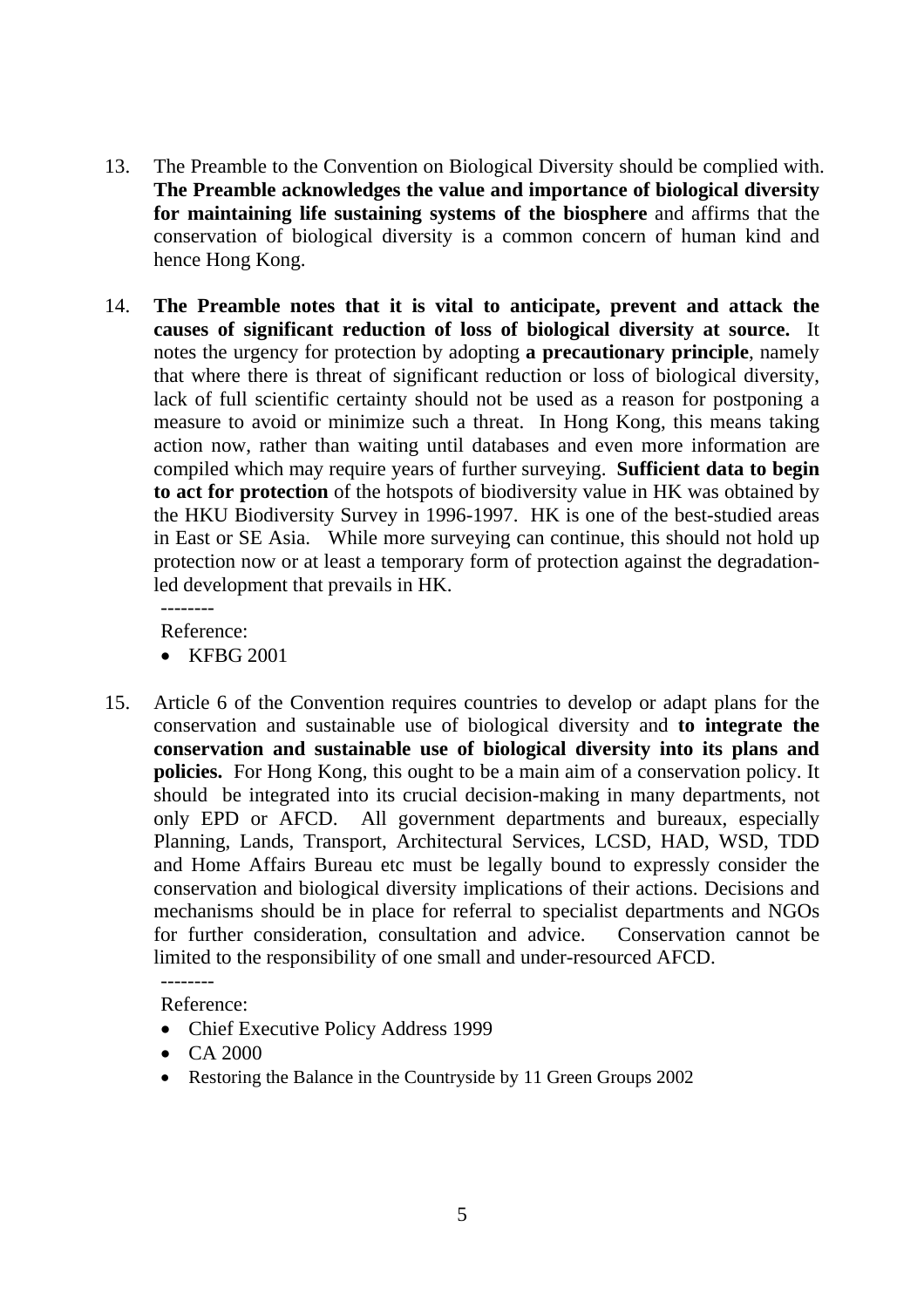- 16. **Conservation should be integral with Town and Country Planning**, with strategic environmental and ecological assessments being required in the course of all planning before decisions are made on infrastructure, housing developments and other schemes. Article 6 of TPO is to be read with Article 7 of CBD, which provides the country to identify and monitor their own biological diversity.
- 17. After identification of key sites, continuous **Monitoring** is required to determine whether diversity has diminished, so that appropriate action to reverse the loss is taken. Monitoring should not be limited to protected areas but to Hong Kong as a whole, including non-protected areas, which are vulnerable to infrastructure or property development. This is an essential **check and balance mechanism** against over-development.
- 18. **A presumption against development** must be created in areas of conservation value, and **conservation should be provided as a key land use objective** and purpose, to be actively achieved and worked towards, not just a passive description in a zoning. The Planning Department has Standards and Guidelines for Conservation, and must have an articulated action plan for its 4 Principles of Conservation to be implemented into all its decisions and plans, especially Rural Land Use and Small House Policy and related issues. These 4 Principles, such as compensation for areas lost to development, must be the responsibility of Planning Department and Lands Department, not just the AFCD or EPD. --------

Reference:

- CA 2000
- Planning Standards & Guidelines Chapter 10 Conservation 1994
- 19. Article 8 of the Convention on Biological Diversity, which in conjunction with the Preamble requires **In-situ conservation as the primary or fundamental method for conservation,** must be similarly accepted and enforced in Hong Kong. Ex-situ conservation, the transport and enrichment and other artificial habitat creation exercises is important but should be considered where in-situ conservation is impossible because of loss of relevant habitat and other unavoidable losses have occurred.
- **20.** As noted above, conservation cannot proceed separate from or isolated from decision-making especially that of proper rural planning. The failure to do so and its consequences have been analyzed in several papers. --------

Reference:

- Joint Objection against the Proposed OU(RU) Zoning. 11 Green Groups (14th November 2002)
- Objections to the Proposal to convert Agricultural land to other specified uses by the Planning Department under their Review of Rural Land Uses in the Northern New Territories. 11 Green Groups, July 2001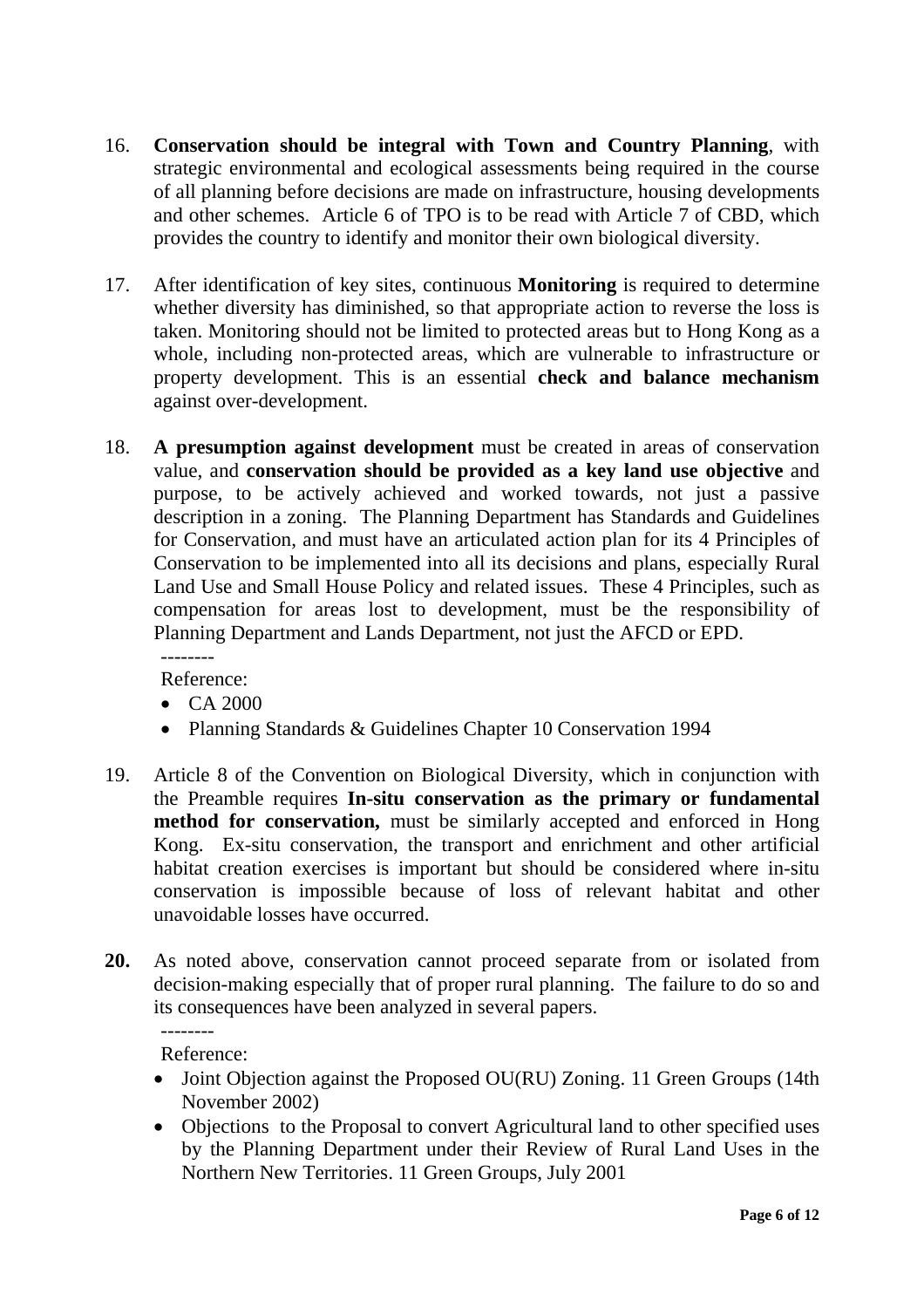- Proposals for Integrated Strategic Planning and Implementing Conservation Policy Mechanisms-Restoring the Balance in the Countryside, 2002.
- 21. **The 4 Principles of Conservation** as set out in Chapter 10 of the Planning Standards and Guidelines (Planning Department 1994) should be applied. This shows that conservation is linked not only to biological diversity, which is of paramount importance, but also to **the retention of landscapes, heritage, coastlines, and sustainable agriculture, in a holistic approach to conservation**. This recognizing that areas with a diversity of values have added importance for conservation, and thus supplement the value of biological diversity conservation in this regard. Areas of biological diversity with scenic landscape and heritage features such as Sha Lo Tung, Luk Keng, Nam Chung and Tai Long Wan derive added value from their current state of integrity or intact beauty from mountain top to valley bottom or from mountain top to seashore. Conservation should thus not just conserve biodiversity but include and consider the **separate and cumulative gains when one conserves landscape, shoreline, history, rural and cultural values**.

Reference:

- FoE 1993,
- CA 2000 para 24,
- KFBG 2001,
- Restoring the Balance 2002.
- 22. The Planning Department in its Review of Rural Land Uses in Northern NT of 2001 has planned for a major change in the NT whereby 1,400 hectares or 2/3 of the Agricultural Land in the Northern NT could be developed into sub-urban housing under the OU(RU) zoning mechanism. Such intentions must be resisted as this will lead to a serious degradation of the environment over much of the non-protected areas of Hong Kong see. In the context of such large-scale conversion of the countryside into housing, the need for more protection of what is left, especially near country parks is even more essential. **Any Conservation Policy cannot ignore these other plans for huge loss of Agricultural Land and the plans for the Small House Policy review.**

Reference:

--------

- Restoring the Balance 2002
- 23. **A National Park and conservation ought to be a "public purpose".** Payment of financial compensation in appropriate and important or deserving cases must be considered. This is provided for even in the Country Parks Ordinance and it would be just to extend it to non-country park areas. There are several pristine "pocket" areas in the heart of Hong Kong's country parks. Their position at the heart of unspoiled landscapes makes them national treasures, vital wildlife corridors and breeding areas. They clearly justify the expense, particularly as the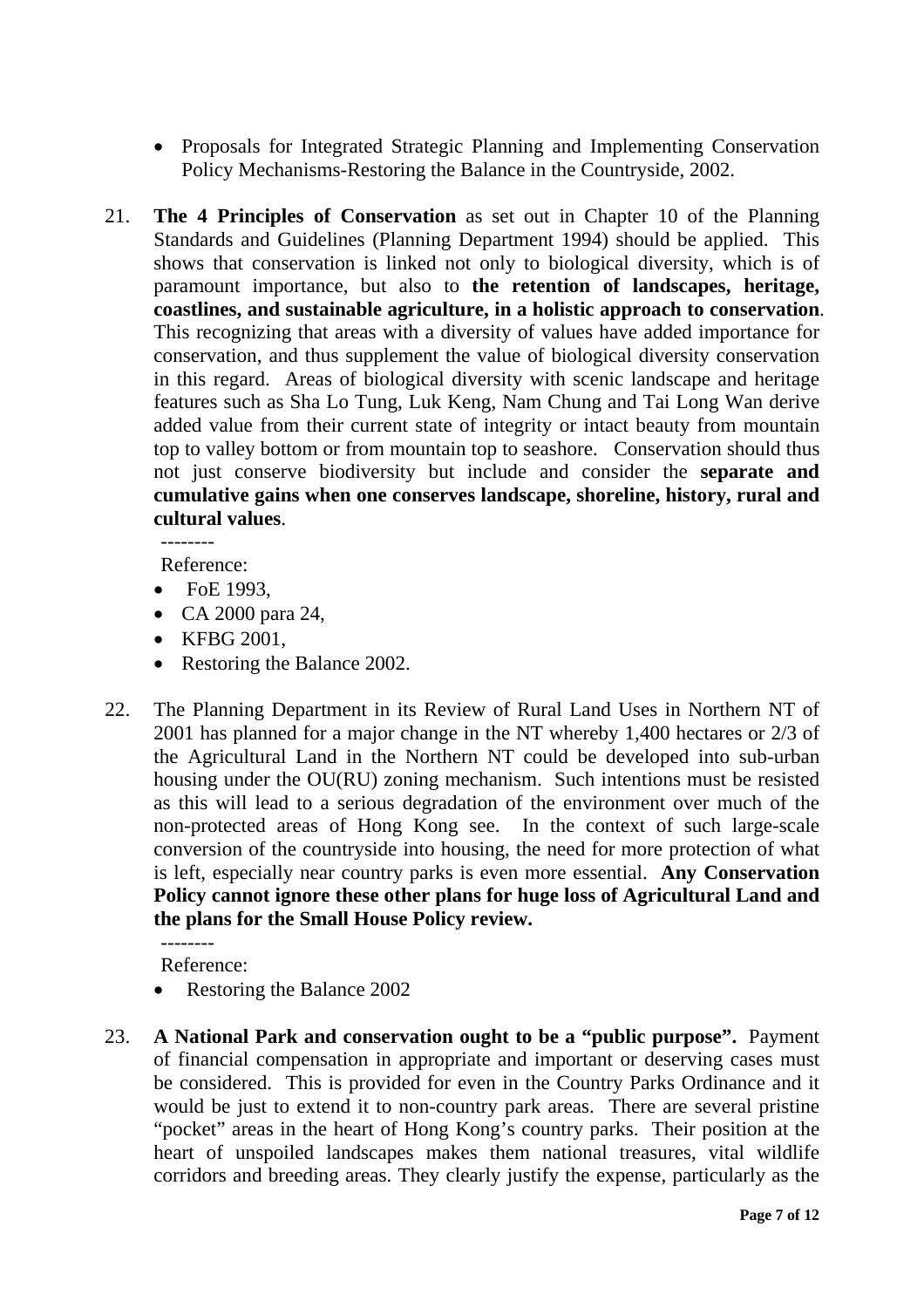area is limited, and HKU Biodiversity Survey estimates that extending the area of our Country Park system by just 1% in specific areas would achieve conservation of a substantial amount of the natural habitat and threatened biodiversity. It is probably wrong for the Executive Summary of the Policy to give the impression that the country park system contains all of the biodiversity of HK. If the private land is Agricultural Land with limited access and limited infrastructure, it is likely to have a low actual value and not the huge figure postulated which is based on Government's artificially high figures for ex-gratia payments for infrastructure etc. Biodiversity conservation is of international concern. **Hence Conservation must be considered to be in the public interest hence a "public purpose" and thus the Land Resumption Ordinance should be applied to pay appropriate compensation in some cases.**

--------

Reference:

- CA 2000 para30
- 24. **Incentive measures** pursuant to Article 11 of CBD should be adopted. Hong Kong should adopt economically and socially sound measures that act as incentives for the conservation and sustainable use of the components of biological diversity. The incentive measures to protect habitats should be flexible and appropriate, acknowledging that different places, types of ownership, and different needs or requirements usually require different solutions and methods. **The principles and methods** outlined in the Green Groups Proposals on referred to above from paragraph 52 are suggested. --------

Reference:

- KFBG 2001
- **Restoring the Balance in the Countryside, para52**
- Achieving Conservation CA, 2000
- Conservation in HK, Civic Exchange 2002
- 25. There must be **an end to degradation-led development**. There must be a reduction in the hope value attached to private land or even government land so that the owner or government is not tempted to permit degradation so that development becomes the feasible option. Areas of lower priority or conservation and landscape quality can be considered for the options involving development compatible with conservation.

Reference:

--------

- CA 2000 para 27
- Restoring the Balance 2002
- 26. Instead, there should be **conservation-led Development** in appropriate areas only. Development should not be permitted in pristine areas where biological diversity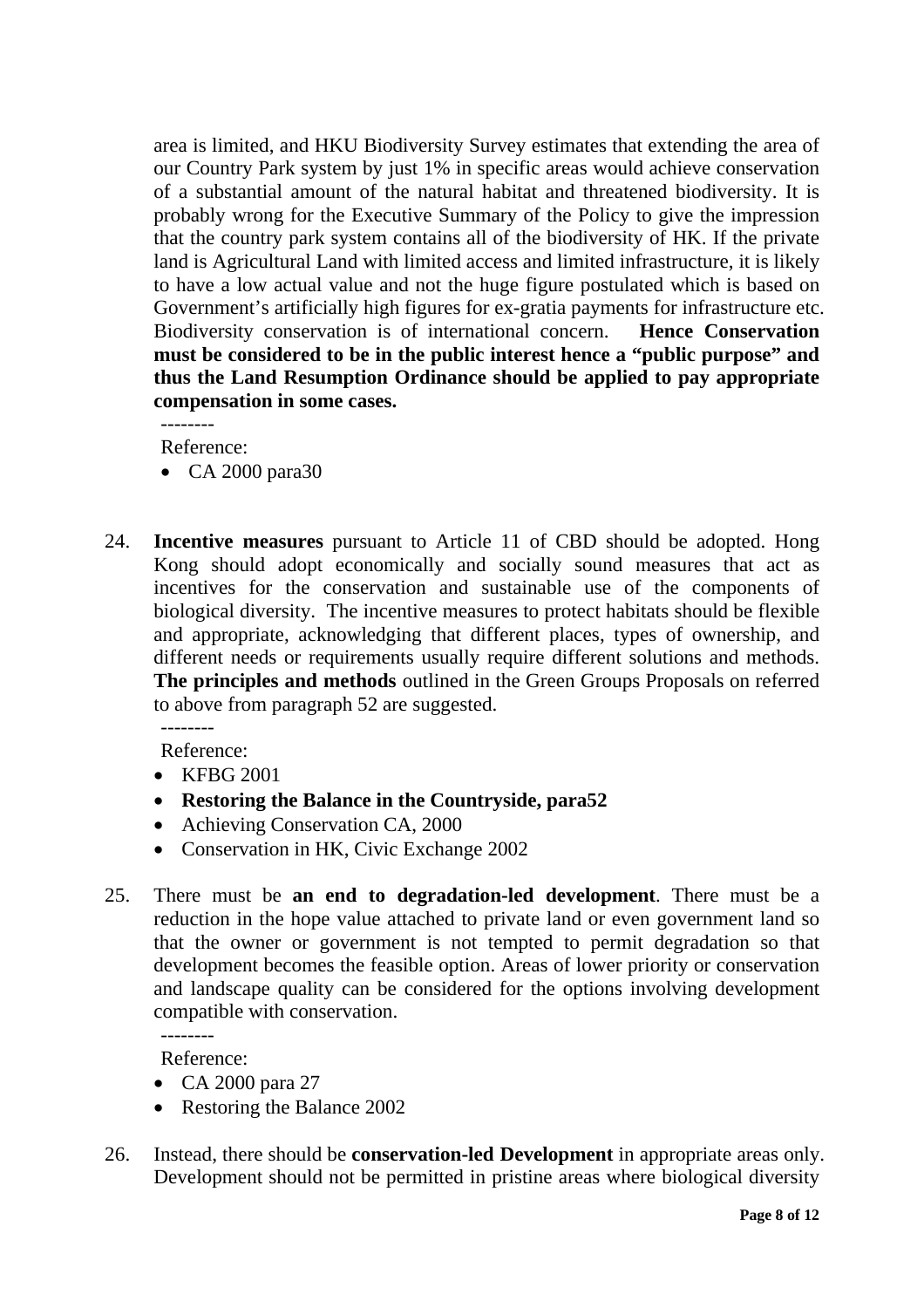or landscape of high quality or integrity could be destroyed by even small developments; examples include Sha Lo Tung and Tai Long Wan.

- 27. **Criteria** for such an approach such as in are essential, and must include
	- Not in pristine areas or areas of high landscape quality;
	- No net loss of ecological or heritage function;
	- Confined to non-sensitive areas;
	- The Development will generate sufficient contributions to a sustainable solution to support the long term management and enhancement of the habitat and heritage;
	- The impact of possible cumulative effects of similar cases or nearby developments is fully assessed and deemed acceptable.

-------- Reference:

- CA 2000 para 34-35
- 28. Methods for securing protection by assembling land should not be discarded because for Hong Kong they may be new and require administrative skills and work. Such devices such as **land exchange and re-grant are common** for the purposes of assembling land for development projects and are feasible for assembling land for conservation as well. Coupled with incentive measures, these exchanges can lead to land of conservation or landscape value being exchanged and protected in return for enhancing the development potentials of other areas not near biological diversity or landscape value.

Reference:

--------

- Civic Exchange 2002 Creating Opportunities–Saving Hong Kong's Natural Heritage
- 29. **Land transfer for conservation** can be devised. This involves a creation of development rights in areas of degraded land but which have development potential, in exchange for other land which has conservation or landscape value. This creates a positive and beneficial market for agricultural land of ecological or conservation value and would encourage active conservation. If the ecological value is significant, those development rights so created at the degraded site could be enhanced by means of increase in plot ratio, gross floor area or upzoning. --------

Reference:

- CA 2000 para 37-39
- Restoring the Balance 2002 para 59-62.
- Civic Exchange 2002
- 30. The precedent for this has been created by the OU(RU) zoning idea whereby degraded Agricultural Land can be upzoned. This scheme by itself is defective in that it rewards degradation-led development providing no community benefit.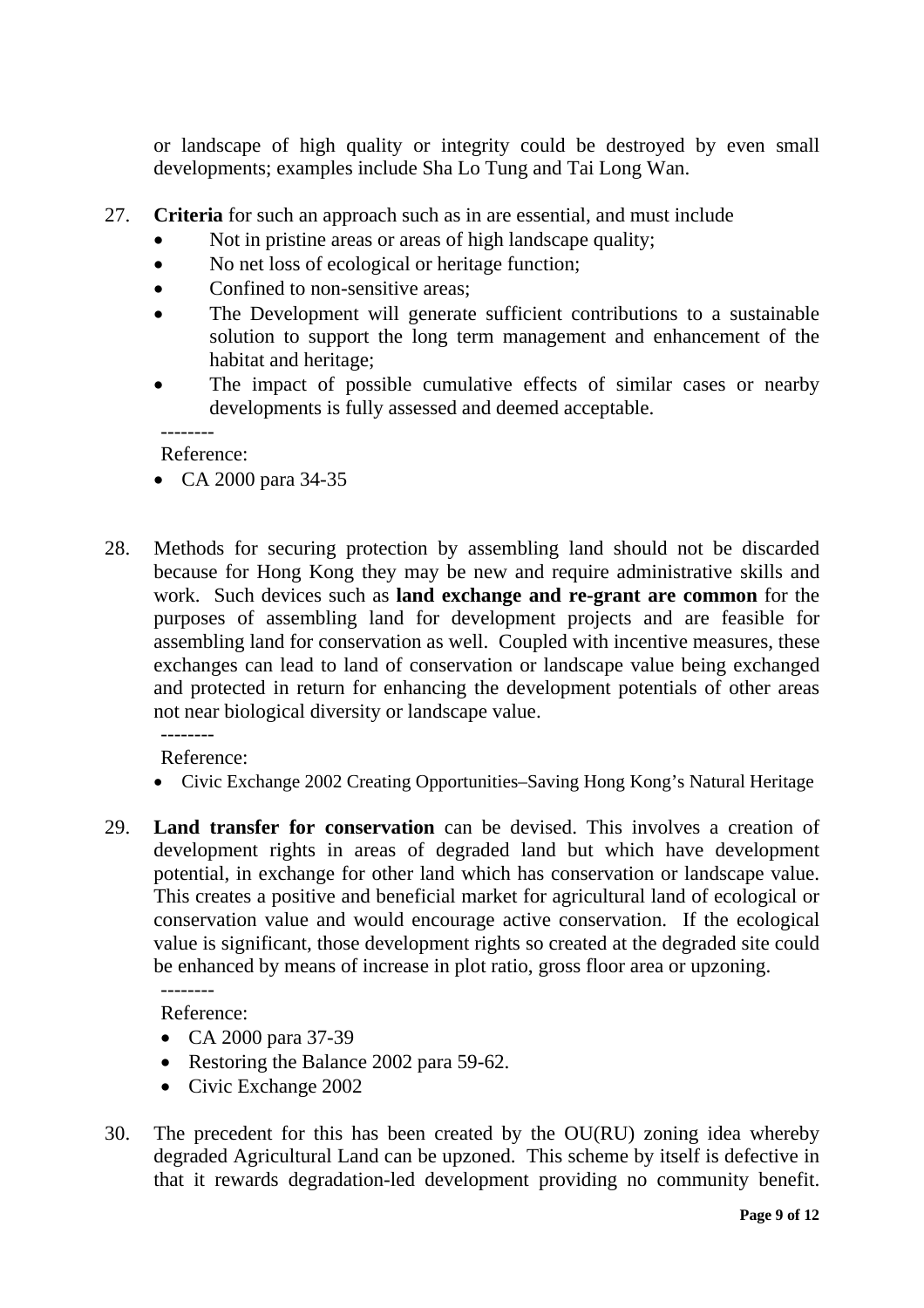However OU(RU) can be improved to benefit the public interest in conservation and release land for development as follows:

- a) Developer applies for a development right on suitable degraded land in a suitable location, ie non-protected private land;
- a) He has no development right, only a potential, but to secure the development right, the applicant developer has to provide and transfer, in exchange, land which has ecological or conservation value;
- b) This land can be adjacent or in different sites and preferably should be areas which are important sites such as Sha Lo Tung for maximum public benefit;
- c) The ecologically valuable land can be surrendered to Government as Country Park extension, within CP, or entrusted to a Conservation Trust or managed on behalf of the public by a suitably qualified NGO or agent for conservation purposes only;
- d) The quantities and ratios for exchange will be based on the potential development value of the land applied for, as against the measured ecological or conservation value of the exchanged land, measured by rating mechanisms to be established.
- e) The greater the ecological or conservation value of the land given to the public, the less that is needed to secure the development right. The more that is exchanged, then more plot ratio or upzoning can be considered on a case by case basis. The details can be provided administratively and via a technical memorandum. --------

Reference:

- Restoring the Balance, 2002 paragraph 62.
- 31. Areas should be declared or zoned Special Areas, SSSI or Conservation Areas, with continuing systems for so doing as the degree of knowledge improves and more species are found. Continuous monitoring should provide data for future conservation areas. Areas should be provisionally declared (potential conservation areas) so as to pre-empt poorly conceived plans, which may damage areas before formal declaration.
- 32. The **10 Foundation Stones** or Principles for Protecting our Environment, set out in A Green Challenge Chapter 4 1993, should be acted upon and implemented.
- 33. The **existing Conservation Policy** set out in Chapter 5, page 39 of A Green Challenge, 1993, should be **acted upon** and implemented and expanded.
- 34. **A Strategic Action Plan to implement the Convention on Biodiversity is needed.** Such was discussed in 1994, and developed to the extent of a Consultancy Brief for Development of a strategy and action plan for the implementation of the CBD but subsequent progress needs to be followed up. Was there no action on the action plan? If this current policy is part of an action plan, then it is not a complete or comprehensive action plan.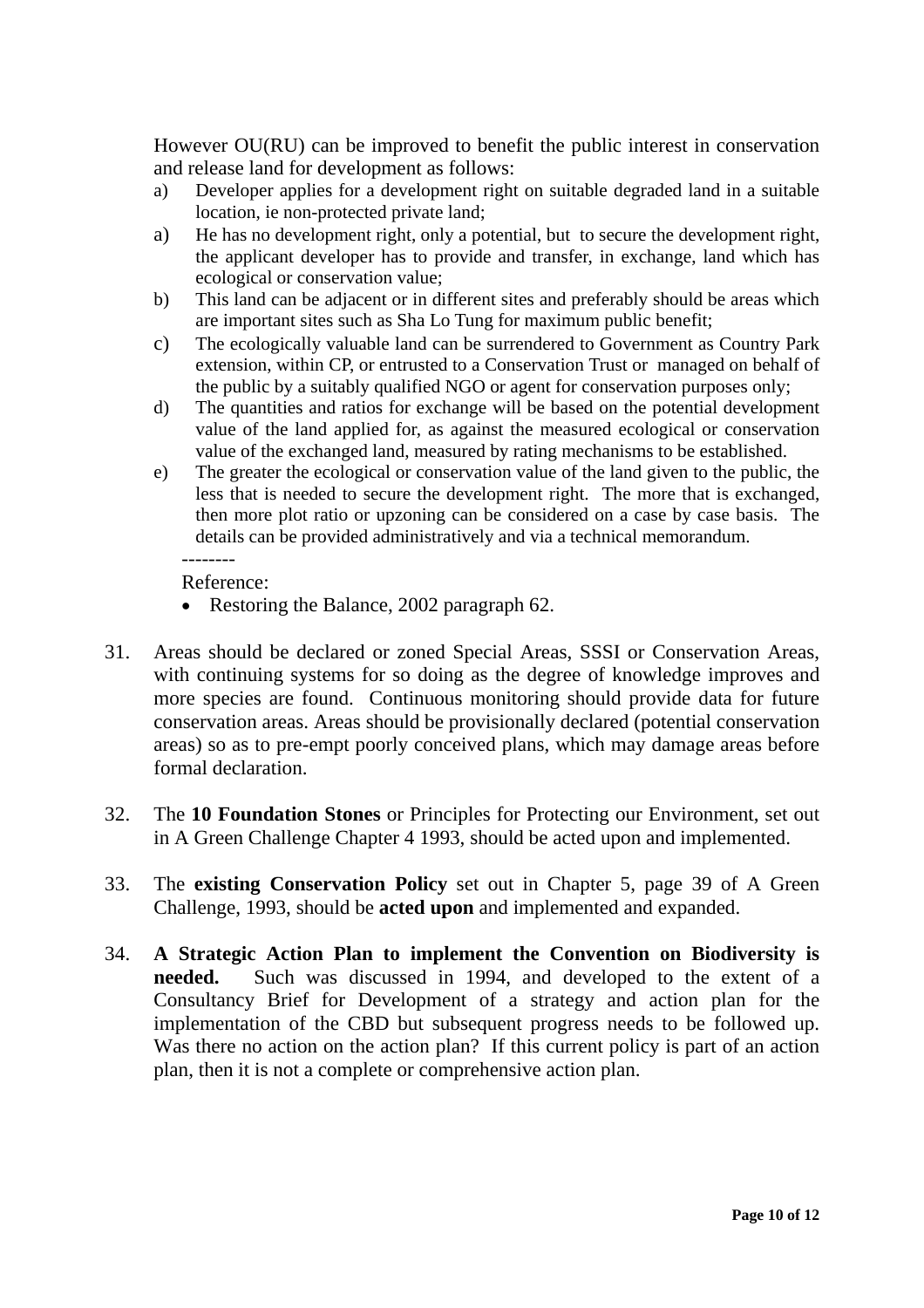-------- Reference:

- Michael Leven Porcupine! No.18 Dec 1998, Focus on Farmlands
- WWF(HK) April 2003
- 35. **An agricultural policy** which actively subsidizes and supports organic and sustainable agriculture compatible with ecological gains and country parks should be developed in tandem with the conservation policy in recognition of the fact that farmlands and fishponds, if farmed sustainably, can be ecologically beneficial. --------

Reference:

- FoE 1993
- HOFA, and KFBG1999
- KFBG 2001
- 36. **Sustainability principles are a key to protecting our natural heritage**. Otherwise continuing non-sustainable demands for development, will consume what remains of Hong Kong's non protected green lands, whether government or private, until it is all concrete with fringes or isolated patches of steep hillside as country park 'green backdrop' for property developments. It is important that demands for land for the Small House Policy, currently under review, be contained. It will not be acceptable to assess land for conservation and if it is found lacking in unique species, simply allocate this for private housing development in areas of landscape value.

Reference:

--------

- CA 2000 para 47-49
- FoE 1993
- 37. **Multiple and cumulative benefits and values** reflect this, and the proper integrated approach per. Many sectors have an interest in conserving Hong Kong as they derive considerable benefit with considerable financial value from the countryside as it currently exists. A proper consultation should assess and consult the benefits and their value to numerous other stakeholders. The countryside is used by the medical and health community for physical and mental health rehabilitation and benefits, spiritual movements, the elderly and retired, the highly active and recreation fields, charity walks, those keen on culture, history, wildlife, photography all of which generate much economic value in the community from learned books to tourism, as well as increasing our Quality of Life. See CE 2002 which values the countryside at billions per year. The recent SARS epidemic has reinforced the public's awareness of the economic and health values of a healthy lifestyle and clean places for recreation and fresh air and the need for Hong Kong to project a healthy and green image in order to protect its economy.